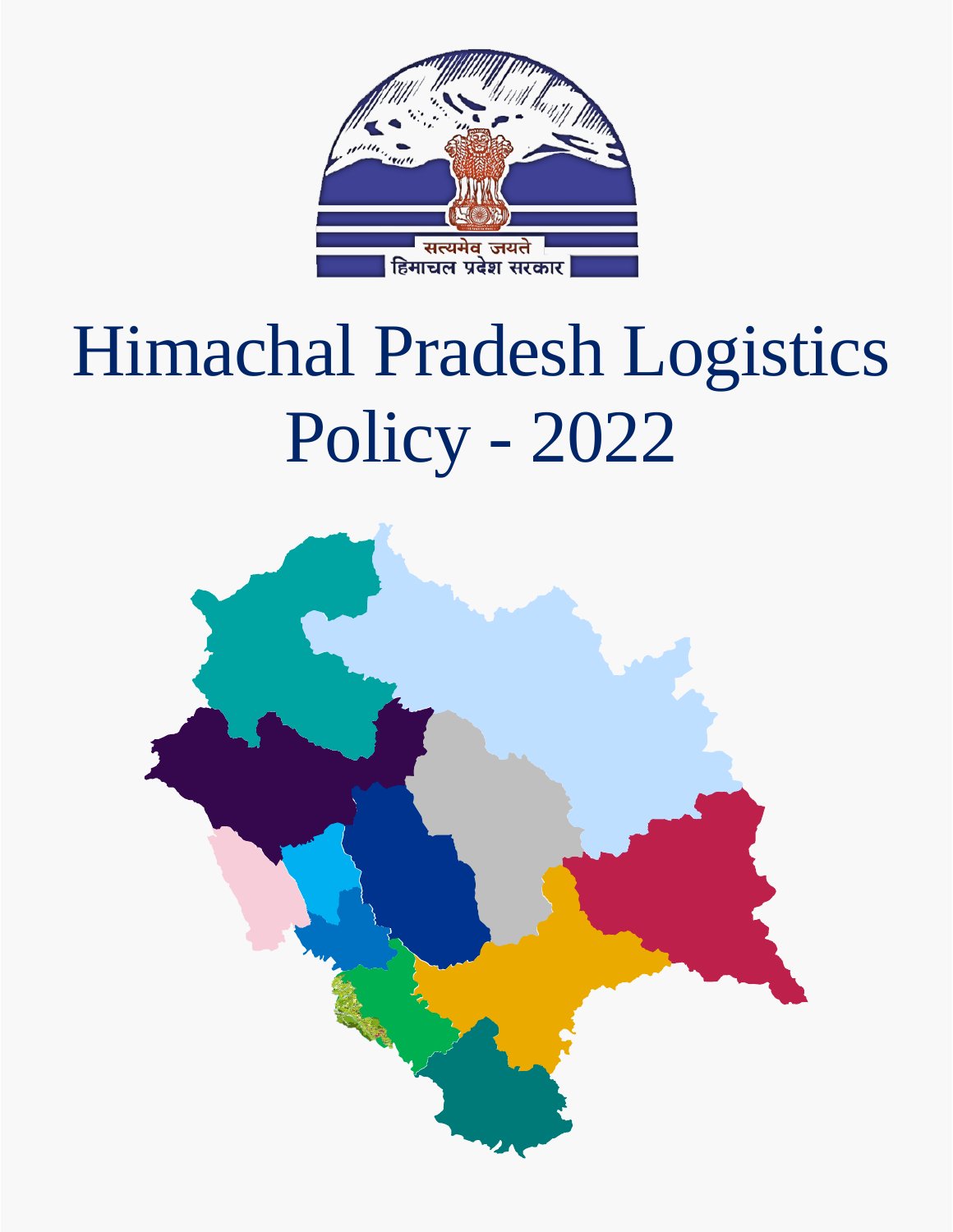# **Contents**

| $\mathbf{1}$   |      |                                                                                    |  |  |  |  |  |
|----------------|------|------------------------------------------------------------------------------------|--|--|--|--|--|
|                | 1.1  |                                                                                    |  |  |  |  |  |
| $\overline{2}$ |      |                                                                                    |  |  |  |  |  |
| 3              |      |                                                                                    |  |  |  |  |  |
| 4              |      |                                                                                    |  |  |  |  |  |
| 5              |      |                                                                                    |  |  |  |  |  |
| 6              |      |                                                                                    |  |  |  |  |  |
| 7              |      |                                                                                    |  |  |  |  |  |
| 8              |      |                                                                                    |  |  |  |  |  |
|                | 8.1  |                                                                                    |  |  |  |  |  |
|                | 8.2  |                                                                                    |  |  |  |  |  |
|                | 8.3  |                                                                                    |  |  |  |  |  |
|                | 8.4  |                                                                                    |  |  |  |  |  |
|                | 8.5  |                                                                                    |  |  |  |  |  |
|                | 8.6  |                                                                                    |  |  |  |  |  |
|                | 8.7  |                                                                                    |  |  |  |  |  |
| 9              |      |                                                                                    |  |  |  |  |  |
| 10             |      |                                                                                    |  |  |  |  |  |
|                | 10.1 |                                                                                    |  |  |  |  |  |
|                | 10.2 |                                                                                    |  |  |  |  |  |
|                | 10.3 |                                                                                    |  |  |  |  |  |
|                | 10.4 |                                                                                    |  |  |  |  |  |
|                | 10.5 |                                                                                    |  |  |  |  |  |
|                | 10.6 |                                                                                    |  |  |  |  |  |
|                |      |                                                                                    |  |  |  |  |  |
|                |      | Annexure II: Eligibility for incentives under State Mission on Food Processing  24 |  |  |  |  |  |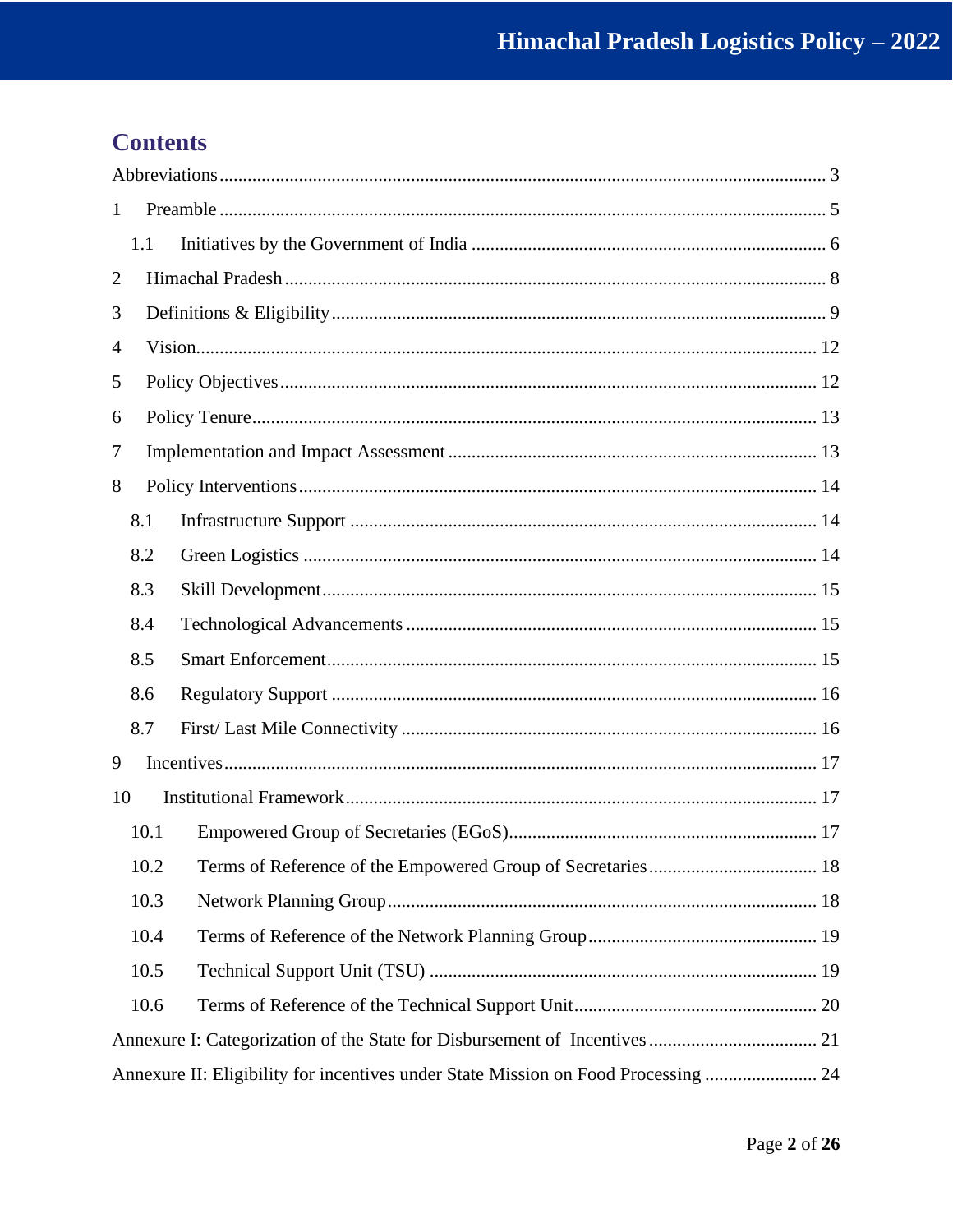| <b>BISAG-N</b><br>Bhaskaracharya National Institute for Space Application and Geo-Informatics<br>CA<br><b>Controlled Atmosphere</b><br><b>Container Freight Station</b><br><b>CFS</b><br><b>CLU</b><br>Change in Land Use<br><b>CONCOR</b><br>Container Corporation of India Ltd<br><b>Cold Stores</b><br>CS |
|--------------------------------------------------------------------------------------------------------------------------------------------------------------------------------------------------------------------------------------------------------------------------------------------------------------|
|                                                                                                                                                                                                                                                                                                              |
|                                                                                                                                                                                                                                                                                                              |
|                                                                                                                                                                                                                                                                                                              |
|                                                                                                                                                                                                                                                                                                              |
|                                                                                                                                                                                                                                                                                                              |
|                                                                                                                                                                                                                                                                                                              |
| <b>EGoS</b><br><b>Empowered Group of Secretaries</b>                                                                                                                                                                                                                                                         |
| <b>Electric Vehicle</b><br>EV                                                                                                                                                                                                                                                                                |
| <b>EXIM</b><br>Export-Import                                                                                                                                                                                                                                                                                 |
| <b>Gross Domestic Product</b><br><b>GDP</b>                                                                                                                                                                                                                                                                  |
| GI<br>Geographical Indicator                                                                                                                                                                                                                                                                                 |
| HDI<br>Human Development Index                                                                                                                                                                                                                                                                               |
| <b>HPMC</b><br>Himachal Pradesh Horticulture Produce Marketing & Processing Corporation                                                                                                                                                                                                                      |
| <b>ICD</b><br><b>Inland Container Depot</b>                                                                                                                                                                                                                                                                  |
| <b>LEADS</b><br><b>Logistics Ease Across Different States</b>                                                                                                                                                                                                                                                |
| Logistics Service Provider<br><b>LSP</b>                                                                                                                                                                                                                                                                     |
| <b>MMLP</b><br>Multi-Modal Logistics Park                                                                                                                                                                                                                                                                    |
| <b>MSME</b><br>Micro, Small and Medium Enterprises                                                                                                                                                                                                                                                           |
| <b>NMP</b><br><b>National Master Plan</b>                                                                                                                                                                                                                                                                    |
| <b>NOC</b><br>No Objection Certificate                                                                                                                                                                                                                                                                       |
| <b>NPG</b><br><b>Network Planning Group</b>                                                                                                                                                                                                                                                                  |
| <b>ODOP</b><br>One District One Product                                                                                                                                                                                                                                                                      |
| <b>PCTO</b><br>Private Container Train Operator                                                                                                                                                                                                                                                              |
| <b>PPP</b><br>Public Private Partnership                                                                                                                                                                                                                                                                     |
| <b>PWD</b><br><b>Public Works Department</b>                                                                                                                                                                                                                                                                 |

# <span id="page-2-0"></span>**Abbreviations**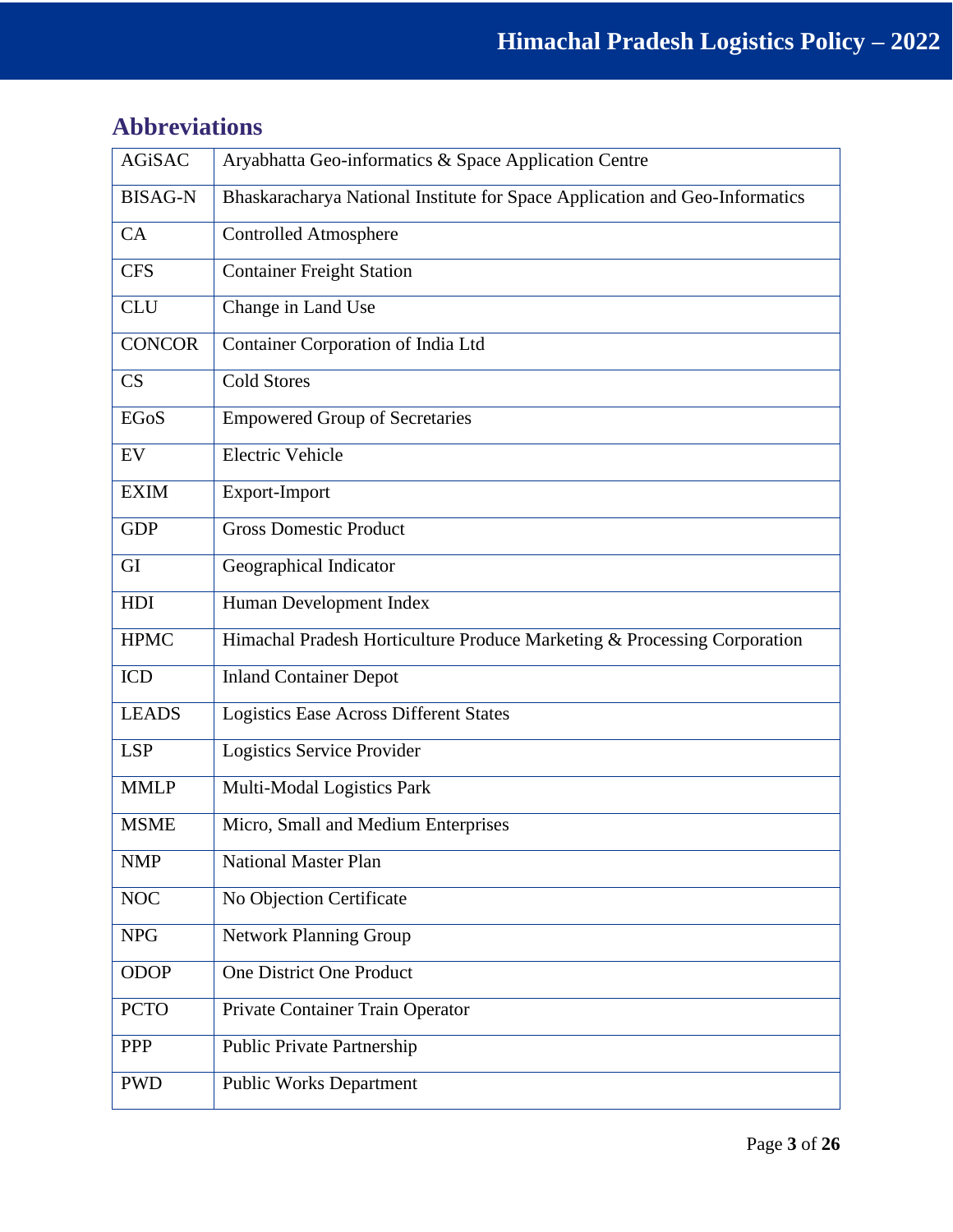# **Himachal Pradesh Logistics Policy – 2022**

| <b>RFID</b> | Radio Frequency Identification       |
|-------------|--------------------------------------|
| <b>RMS</b>  | <b>Risk Management System</b>        |
| <b>RTO</b>  | <b>Regional Transport Office</b>     |
| <b>SMP</b>  | <b>State Master Plan</b>             |
| <b>TSU</b>  | <b>Technical Support Unit</b>        |
| <b>ULIP</b> | Unified Logistics Interface Platform |
| <b>UT</b>   | <b>Union Territory</b>               |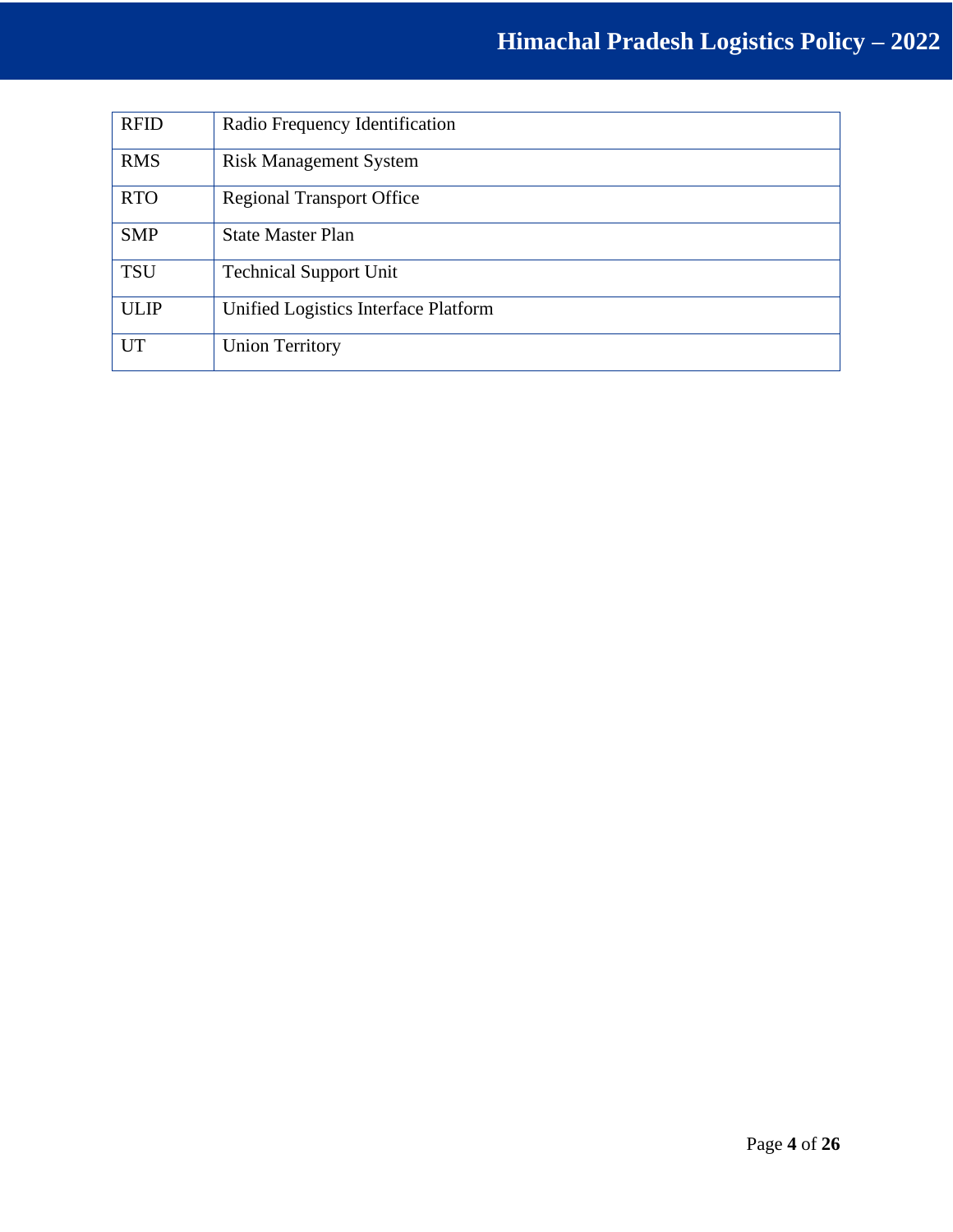# <span id="page-4-0"></span>**1 Preamble**

The importance of the logistics sector in servicing core sectors propelling India's economic development has never been greater. Logistics is a vital aspect of growth; a well-run logistics industry has an impact on a country's overall competitiveness and economic development. In 2021, India's logistics sector was projected to be valued at USD 150 billion, making it a key enabler in the country's ambition of becoming a USD 5 trillion economy. Organizations around the world are looking at India as unified manufacturing hub and a market serviced through a responsive, efficient, and cost-effective logistics services. Hence emphasis on developing strong logistics sector will be the backbone of India's ambitions to become a manufacturing superpower.

Despite the launch of major mega logistics infrastructure projects in recent years, India plummeted to 44th place in the World Bank's Logistics Performance Index (LPI) 2018, down from 35th place in 2016. To close the gaps in the logistics ecosystem, a holistic strategy will be required. Multiple issues plague the sector today, including last mile and capacity deficiencies, a lack of digital integration among stakeholders, a shortage of skilled manpower and slow adoption of technology.

#### — **Infrastructure**

It is one of the most significant roadblocks to the logistics sector's expansion. It manifests itself in insufficient and low-quality multi-modal and terminal transportation infrastructure, a suboptimal modal mix, inefficient and ill-designed cargo and container storage facilities, inefficient operations and maintenance routines, and poor technology adoption/adaptation. As a result, freight transit times are long and non-reliable, resources are wasted, and fleet management is poor. The majority of investment is in typical warehouses that are used for storage with single-user facilities and have an average size of less than 10,000 sq. ft.<sup>1</sup> and a height of 3 to 4 meters. Since the mode of transport, as well as storage and terminal handling methods, are rarely linked to cargo characteristics, high-cost modes such as roads are overused at the expense of cost-effective and sustainable modes such as inland waterways and railways.

## — **Skill Development**

Although India has a demographic advantage, the logistics sector's supply of adequately skilled workers remains a concern because it is still considered an auxiliary rather than a mainline industry. It is not a favored choice among professional employees due to the disorganized nature of the industry, which is characterized by poor working conditions and low pay scale.

## — **Regulatory Hurdles**

Obstacles in land acquisition and consolidation, as well as changes in land usage remain key roadblocks. The sector's troubles are exacerbated by a lack of openness in compliance.

— **Adoption of Technology**

<sup>&</sup>lt;sup>1</sup> Maharashtra's Logistics Parks Policy-2018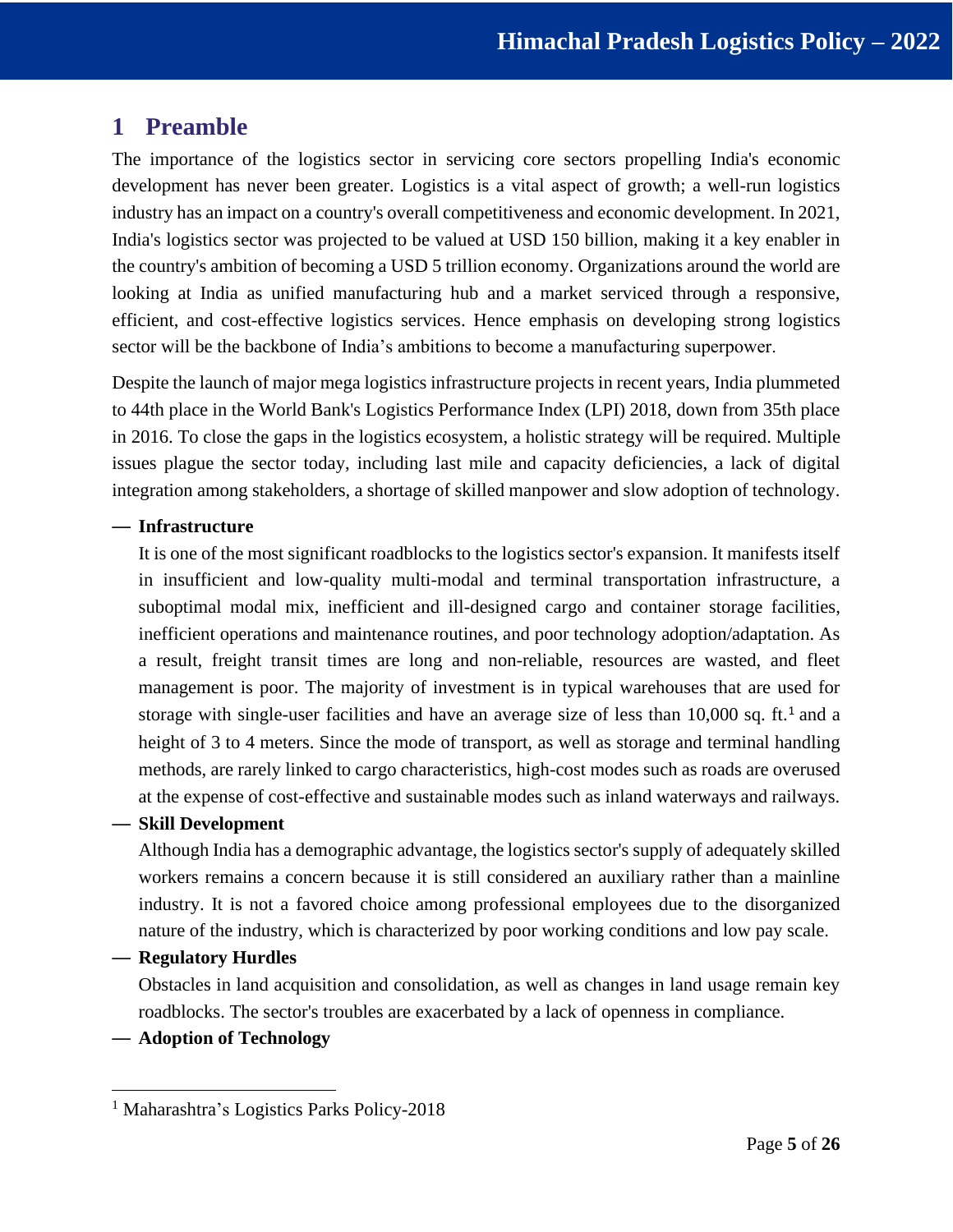Another major stumbling block has been the slow acceptance of new technology. There is a lack of understanding of the economic benefits of employing digital technology, and collaboration among stakeholders is lacking. As a result, the logistics ecosystem is riddled with inefficiencies and underutilized assets. Inadequate technical understanding and a lack of technology systems exacerbate the problem.

# <span id="page-5-0"></span>**1.1 Initiatives by the Government of India**

## — **PM GatiShakti National Master Plan**

A national multi-modal connectivity plan that brings together multiple ministries like railways, roads, and shipping to plan and implement infrastructure connectivity projects in a coordinated and integrated approach. It will represent all economic zones as well as the infrastructure necessary to support them, with the intent of holistically unifying all multimodal connectivity developments and empowering central and state stakeholders to overcome gaps in the movement of people, goods, and services.

Below is the list of mandatory layers which need to be uploaded on the PM GatiShakti portal by every state and UT to synergize future infrastructure projects in the state in line with the vision of a holistic countrywide development plan.

| Land records        | Forest                 | Wildlife                               |  |
|---------------------|------------------------|----------------------------------------|--|
| Eco sensitive zones | <b>CRZ</b>             | Reserve forest                         |  |
| Water resources     | <b>Rivers</b>          | Embankments                            |  |
| Canals              | Reservoirs dams        | Soil type                              |  |
| Seismicity          | Flood maps             | Power transmission and<br>distribution |  |
| Mining areas        | ASI sites              | Tourism sites                          |  |
| Roads               | Water supply pipelines | Sewer lines                            |  |
| Drainage            | Economic zones         | Industrial parks                       |  |

## — **National Logistics Policy**

The Government of India is framing a National Logistics Policy to promote the seamless movement of goods across the country. The policy will be a multi-jurisdictional mechanism that will cut across silos by integrating policies, schemes, and legal frameworks from various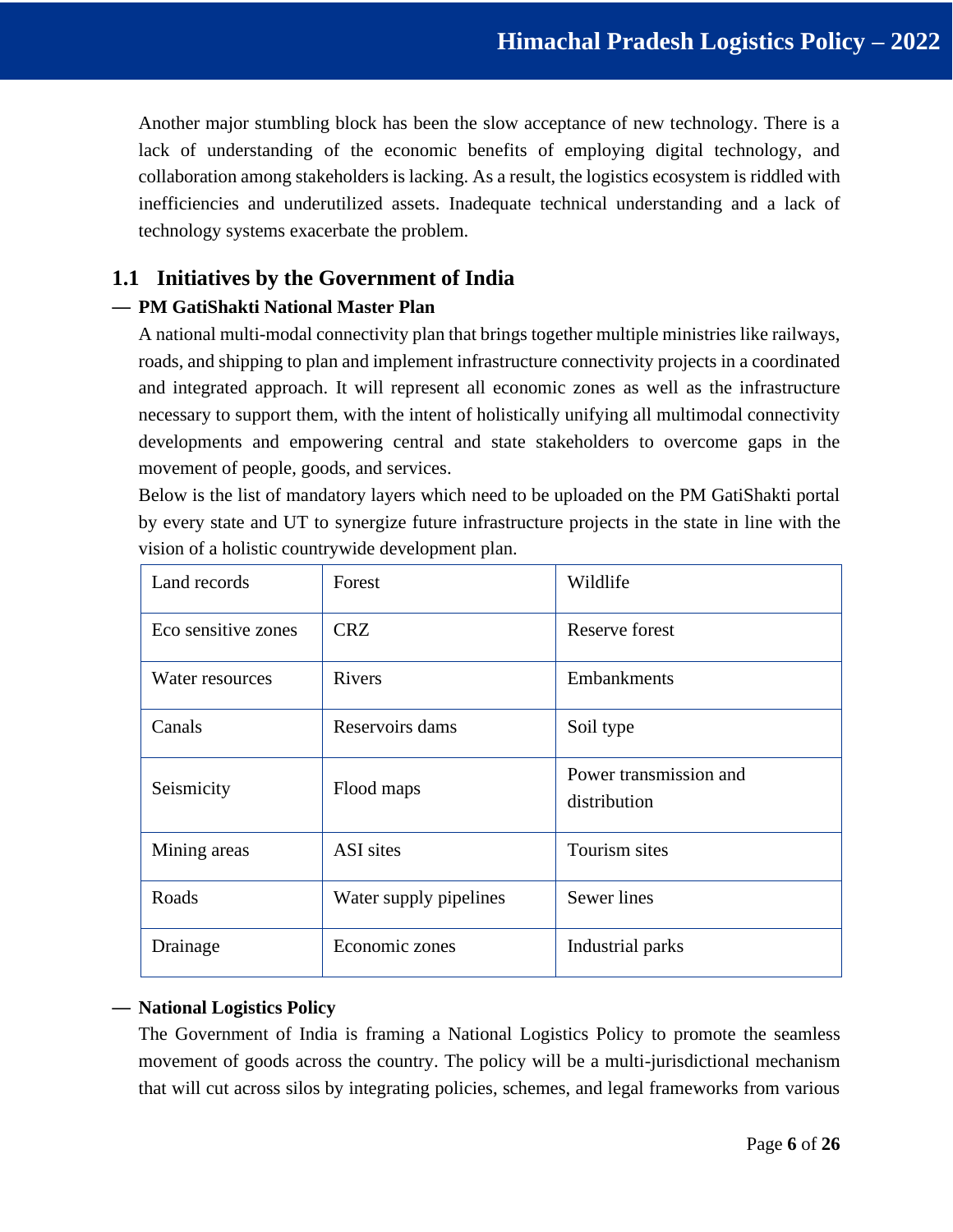ministries/departments, contributing to PM GatiShakti's vision. The strategy would concentrate on several issues, including the development of multimodal logistics infrastructure, digitization, and process reengineering, among others.

## — **LEADS (Logistics Ease Across Different States)**

A Pan-India annual survey involving feedback from stakeholders (such as traders/shippers, exporters/importers, freight forwarders, transporters, logistics & supply chain service providers, etc.) to rank States & UTs on their ability to facilitate logistics and suggest action points for improvement.

Himachal Pradesh has been ranked  $20<sup>th</sup>$  in the LEADS report for the year 2021 which was an improvement from the 22<sup>nd</sup> position secured in the LEADS 2019.

The state's continued focus on infrastructure, measures to increase the Ease of Doing Business, and numerous fiscal incentives granted under the state Industrial Investment Policy have all contributed to the state's improved standing in the study.

— **National Conference on Logistics** 

In January 2021, a country-wide conference with States and UTs was held with the primary goal of integrating the logistics sector, wherein stakeholders across the ecosystem would work together and in harmony to help bolster the logistics sector and make India a competitive destination and manufacturing hub. LEADS, Smart Enforcement, Warehousing, City Logistics and Driver Empowerment and Employment, Green and Clean Logistics, and others are amongst the conference's main subjects. Sates were expected to adopt the best practices prevalent across country to promote logistics services.

#### — **Focus areas to improve the logistics sector in the States**

The Hon'ble Minister of Commerce and Industry wrote a letter to the States and UTs outlining measures that States might take to improve logistics and convenience of life. The letter highlighted 18 areas for integrated logistics growth, including efforts to connect production and consumption centers, decongest metropolitan areas, move toward a minimal inspection ecosystem, increase first- and last-mile connectivity, and so on.

#### — **Bharatmala**

The Bharatmala Pariyojana project envisages the development of about 26,000 km length of roads through 50 new economic corridors connecting 550 districts nationally. The project aims to improve logistics efficiency by eliminating chokepoints on existing corridors and developing MultiModal Logistics Parks across strategic locations to reduce the logistics cost of freight.

#### — **Parvatmala**

Another connectivity project envisioned by the GOI for the development of ropeways in hilly areas to encourage tourism and encourage an efficient and safe alternate transport network. It is also eco-friendly compared to other transport modes and especially for ecologically sensitive mountainous regions.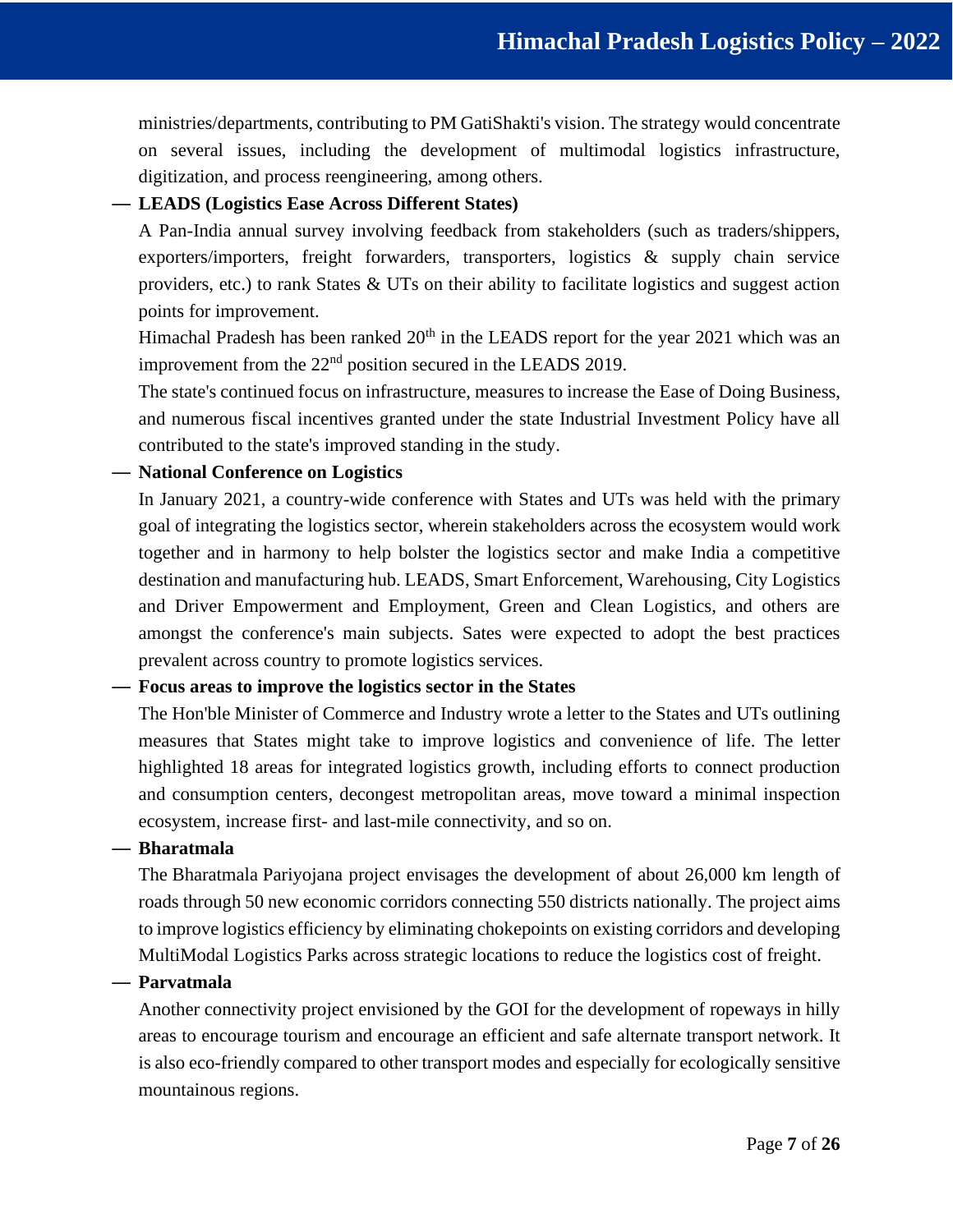#### — **Sagarmala**

Another ambitious plan is to develop and link India's vast coastline and hitherto underutilized inland waterways to reduce dependence on a single mode of transportation.

# <span id="page-7-0"></span>**2 Himachal Pradesh**

Himachal Pradesh is the northernmost state of India and shares borders with the union territories of Jammu & Kashmir and Ladakh to the north, and the states of Punjab to the west, Haryana to the southwest, Uttarakhand to the southeast and a very narrow border with Uttar Pradesh to the south. The state also shares an international border to the east with the Tibet Autonomous Region in China.

Himachal Pradesh is India's Fruit Bowl and ranks 2<sup>nd</sup> in Apple and Almond production<sup>2</sup>. It is also Asia's second-largest pharmaceutical hub. Himachal Pradesh is also the country's biggest fruit grower. It is also the first state in the country to create SWAN (State Wide Area Network) for egovernance and the first state to successfully implement 'e-samadhan' for redressal of public concerns. Himachal Pradesh is placed first in the Northern states and third overall in the country on the HDI Index, as well as first among Indian states in terms of UN Sustainable Goals. PHD Chamber of Commerce has ranked Himachal Pradesh as the most consumer-friendly state in India. In addition to being one of the fastest-growing states in terms of Ease of Doing Business, it is also India's least corrupt state according to the CMS – India Corruption Study 2017. Himachal Pradesh has been ranked first among the Hill States in terms of human resource development and public infrastructure.

The harsh climatic circumstances, as well as topographical and geographical severities, pose hurdles to the industrialization process. In such a setting incentives and subsidies, as well as the development of necessary infrastructure, become the primary instruments for attracting industrial investment into the state. The State has been able to compensate for the drawbacks of location and geography to a large extent by investing heavily in infrastructure. Factors such as low-cost, highquality power, amicable labour relations, low-cost land and a clean environment, investor-friendly administration, enticing incentives and tax breaks, and proximity to Northern markets all contribute to the State's thriving investment climate which has helped its growth to remain at par with the national growth rate and also score higher ranking in development indicators.

The state has implemented the Himachal Pradesh Industrial Investment Policy 2019, as well as the State Mission on Food Processing and Energy Policy 2021, with the goal of encouraging

<sup>&</sup>lt;sup>2</sup> <https://emerginghimachal.hp.gov.in/>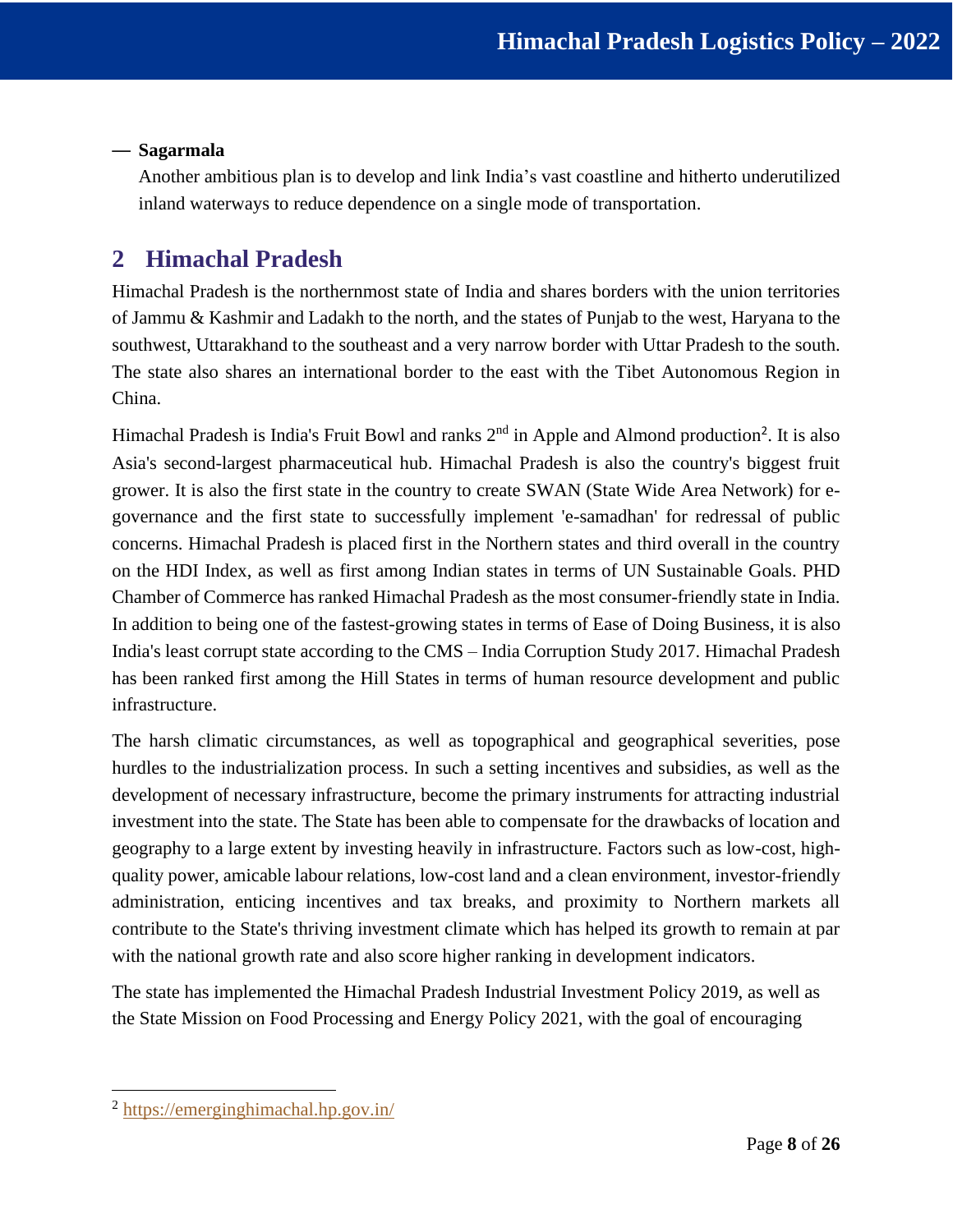private businesses to set up industrial enterprises in the state, which will require a robust logistics network, which this policy aims to provide.

# <span id="page-8-0"></span>**3 Definitions & Eligibility**

— **Air Freight Station** means a customs notified off-airport common user facility equipped with fixed installations of minimum requirement and offering services for handling and temporary storage of import and export cargo, etc. These facilities may be equipped with customs/ noncustoms bonded warehousing, parking area etc. and other common user facilities required to carry out efficient operations.

These facilities shall be developed at strategic locations to provide air cargo clearance in hinterland and bonded truck directly to airports.

- **Anchor Enterprises** means the first Industrial Enterprise established in a notified Industrial Area(s) or first unit established outside Industrial Area in a particular Development Block of a district, with the minimum Fixed Capital Investment as under :
	- i. Category A :- Rs.200 Crore and employing minimum 200 Bonafide Himachalies.
	- ii. Category B :- Rs.150 Crore and employing minimum 150 Bonafide Himachalies.
	- iii. Category C :- Rs.100 Crore and employing minimum 100 Bonafide Himachalies.
- **Bonafide Himachali** means a resident of the State of Himachal Pradesh as defined by the State Government from time to time.
- **Categorization of State** as per the state Industrial Policy has been done into three categories of Areas: "A", "B" and "C" to create a favorable investment climate for existing industries to grow as well as to attract additional investment in the State and to ensure a balanced development of the Industrial and Service Sector throughout the State.
	- Category A Industrially Developed Areas
	- $\blacksquare$  Category B Industrially Developing Areas
	- Category C Tribal Areas, Industrially Backward Development Blocks & Backward Panchayats
- **Change in Land Use (CLU)** MSME enterprises set up in Category B & C areas would be exempted from payment of the change in land use charges levied under the provisions of H.P. Town and Country Planning Act – 1977.
- **Cold Chain Facility** means minimal processing of perishable/ temperature sensitive cargo such as agriculture, horticulture, dairy, fish & marine, poultry & meat products, pharma etc. with a linkage from source to the consumer. The minimum investment is INR 10 Cr. and minimum required land area of 1 acre.
- **Eligible Service Sector Units** an enterprise in the services sector that requires significant capital expenditure and has significant employment generation potential.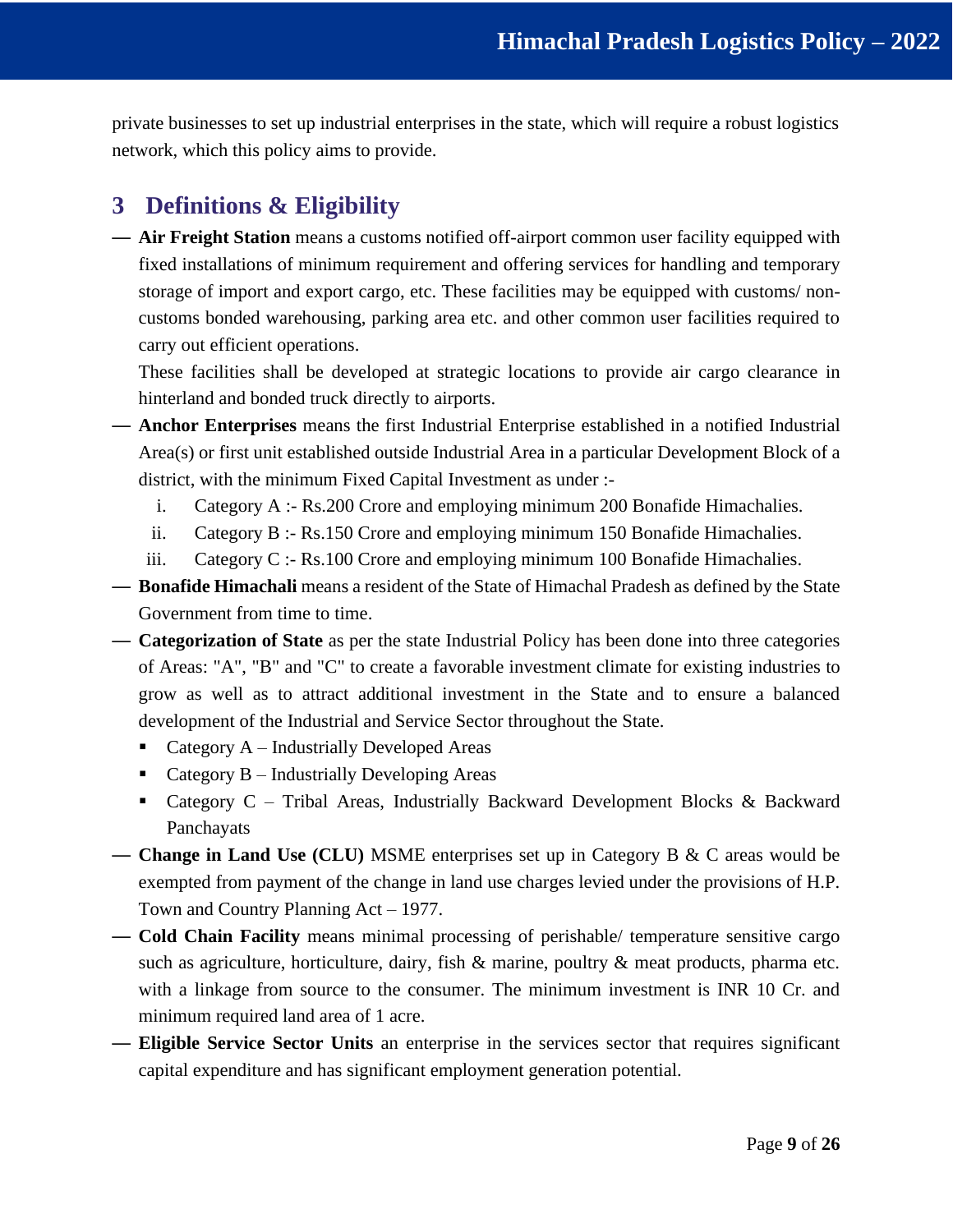- **Existing Industrial Unit** means an industrial unit that commenced commercial production/ operation before 01.04.2017.
- **Fixed Capital Investment (FCI)** means and includes investment in plant and machinery and land and building connected directly for the infrastructure.
- **Inland Container Depot (ICD)/ Container Freight Station (CFS)** should have a minimum land area of 10 acres and a minimum investment of INR 15 Cr.
- **Large Enterprises** mean enterprises having investments above INR 50 Cr. and annual turnover more than INR 250 Cr. in case of manufacturing enterprises and specified category of service enterprises as per Annexure-II of the Himachal Pradesh Industrial Investment Policy, 2019.
- **Logistics Park** includes Inland Container Depot (ICD), Container Freight Station (CFS), Airfreight stations (AFS), Warehouse, Cold Chain storage and logistics infrastructure, and development of related infrastructure. A minimum of 85% of the total area is to be used for providing logistics services and remaining 15% of the area shall be allowed for mixed land use. The minimum area should be 10 acres with a total investment of at least INR 30 Cr. and will include but not be limited to the following activities:
	- Warehousing and Cold Chain Facility
		- Sorting, grading, packaging/repackaging, tagging/labelling
		- Distribution and Consolidation
		- Testing and Inspection facilities
		- Automation, semi-automation or manual process including module assembly.
		- CA Stores, open and cold stores
		- Modified Atmosphere (MA) chambers
		- Individual Quick Freezing (IQF)
		- Mobile pre-cooling vans and reefer trucks
	- Logistics Services
		- Transport of Cargo and Container
		- Operations within logistics facilities
		- Transfer arrangements of truck and container terminals
		- Cargo handling equipment facilities for logistics services
		- Sector-specific in-bound and out-bound logistics
	- Infrastructure for value-added and ancillary industries
		- Internal road and public transport system
		- Power line and EV Infrastructure
		- Effluent Treatment Plant, Sewage and Drainage lines
		- Internet/Telecommunication facilities
		- Parking Facility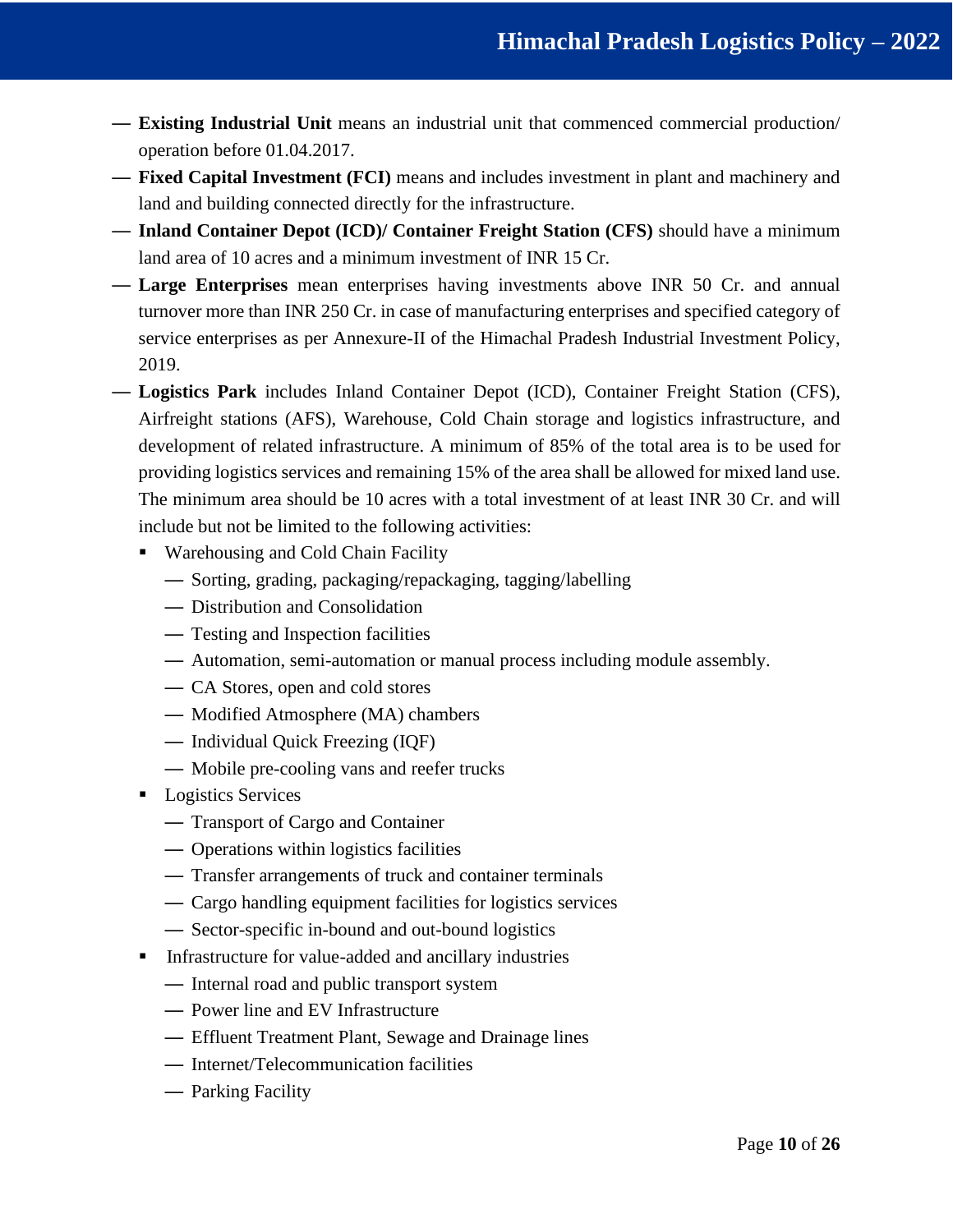- Commercial Activity
	- Hotel, Restaurants and Canteen
	- Hospitals and medical shops
	- Banks and Petrol Pumps
	- Office Space and Dormitory
- **Micro, Small and Medium Enterprises (MSME)** means enterprises having investments up to INR10 Cr. in plant and machinery in case of manufacturing enterprises or INR 5 Cr. in equipment's in case of specified category of service enterprise as per Annexure-II of the Himachal Pradesh Industrial Investment Policy, 2019.
- **Mixed Land Use** is the practice of allowing more than one type of use in a building or a set of buildings which can be a combination of residential, commercial, industrial, office, institutional or other land uses.
- **Multi- Modal Logistics Park** means a logistics facility with multimodal freight handling facility and accessibility to more than one mode of transport with a minimum area of 15 acres and a total investment of at least INR 50 Cr. Multi Modal Logistics Park (MMLP) shall have the following provision:
	- MMLP's should be accessible, at minimum, by a 2- lane paved road, with a minimum approach road of 60 ft.
	- FAR on different components of the Warehouse/Logistics Park/MMLP shall be applicable as per the prevailing norms of Town and Country Planning Department.
	- MMLP's should have access to a rail siding.
- **Private Freight Terminal / PM GatiShakti Multi-modal Cargo Terminal (GCT):** A terminal notified under PM GatiShakti Multi-modal Cargo Terminal (GCT) or PFT policy to deal with rail-based cargo including containers. Greenfield PFT means a new PFT commissioned on private land under the provisions of the PFT policy. Brownfield PFT is used to refer to an existing private siding (including the private sidings dealing with container traffic) converted into PFT under the policy.
- **Processing Centre** means units with facility for weighing, sorting, grading, cleaning, waxing, packing, pre-cooling, fog treatment, irradiation facility, etc with minimum area of 0.5 acre and minimum investment of INR 50 Lakh.
- **Truck Terminals** means an area which is developed with amenities such as parking spaces, transport offices, repair and maintenance shops, spare parts stores, ATMs, fuel stations, sanitary facilities, weighbridges, storage spaces, lodging facilities for drivers and helpers etc. with a minimum area of 2 acres.

The trucks terminals can be classified under 2 models namely Origin/Destination and Transit. Transit Model would be apt for terminals on highways while terminals in the central business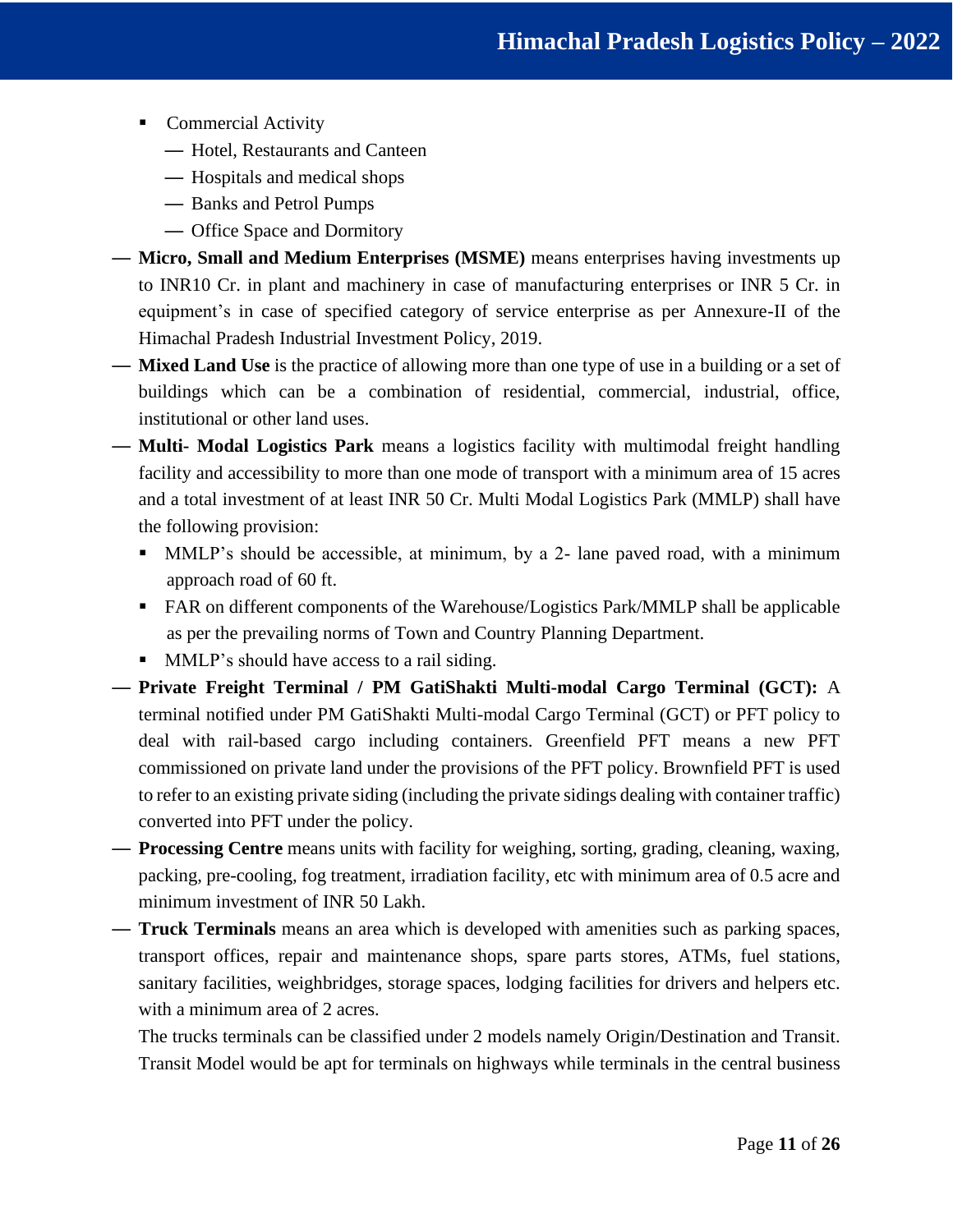| S. No.         | Facility                           | Origin / Destination  | <b>Transit Model</b>    |
|----------------|------------------------------------|-----------------------|-------------------------|
|                |                                    | Model                 |                         |
|                | <b>Idle Truck parking space</b>    | 5-10% of the terminal | $>60\%$ of the terminal |
|                | (considering approx. 80)           | area                  | area                    |
|                | sqft/truck parking area)           |                       |                         |
| $\overline{2}$ | <b>Lodging Facilities</b>          | 7-8% of the terminal  | 2-3% of the terminal    |
|                |                                    | area                  | area                    |
| 3              | <b>Transport Operators offices</b> | Required              | Not Required            |
|                | to promote consolidation           |                       |                         |
| 4              | Commercial activities like         | Required              | Required                |
|                | restaurant, Bank/ATM,              |                       |                         |
|                | retail shops, fuel pump,           |                       |                         |
|                | repair and service station,        |                       |                         |
|                | medical facility etc.)             |                       |                         |

districts/industrial area would fall under Origin/Destination model. The key components/ development norms to be included for Truck Terminals will be as follows:

— **Warehouse** means any premises which include a place for storage and/or accumulation of goods under controlled conditions and also equipped for providing handling, transportation as well as value-added services such as sorting, grading, packaging etc.

The minimum area requirement for the warehouse shall be 1 acres with a minimum storage area of 60%.

# <span id="page-11-0"></span>**4 Vision**

To develop and upgrade an integrated logistics ecosystem that is reliable, sustainable and promotes Industrial competitiveness with a low carbon footprint to fuel the economic growth of Himachal Pradesh and drive its ambition to be a torchbearer of sustainable industrialization.

# <span id="page-11-1"></span>**5 Policy Objectives**

The Policy aims to achieve the following objectives to ensure comprehensive development of the logistics sector in the state:

- 1. Create an efficient and sophisticated logistics ecosystem to support state's industrial growth by strengthening institutional support through inter-departmental coordination in planning, implementation and monitoring of policies and measures affecting logistics industry.
- 2. To strengthen the logistics infrastructures of the state by promoting investment from private sector to develop Inland Container Depots (ICDs), Common Facility Centres, Integrated Cold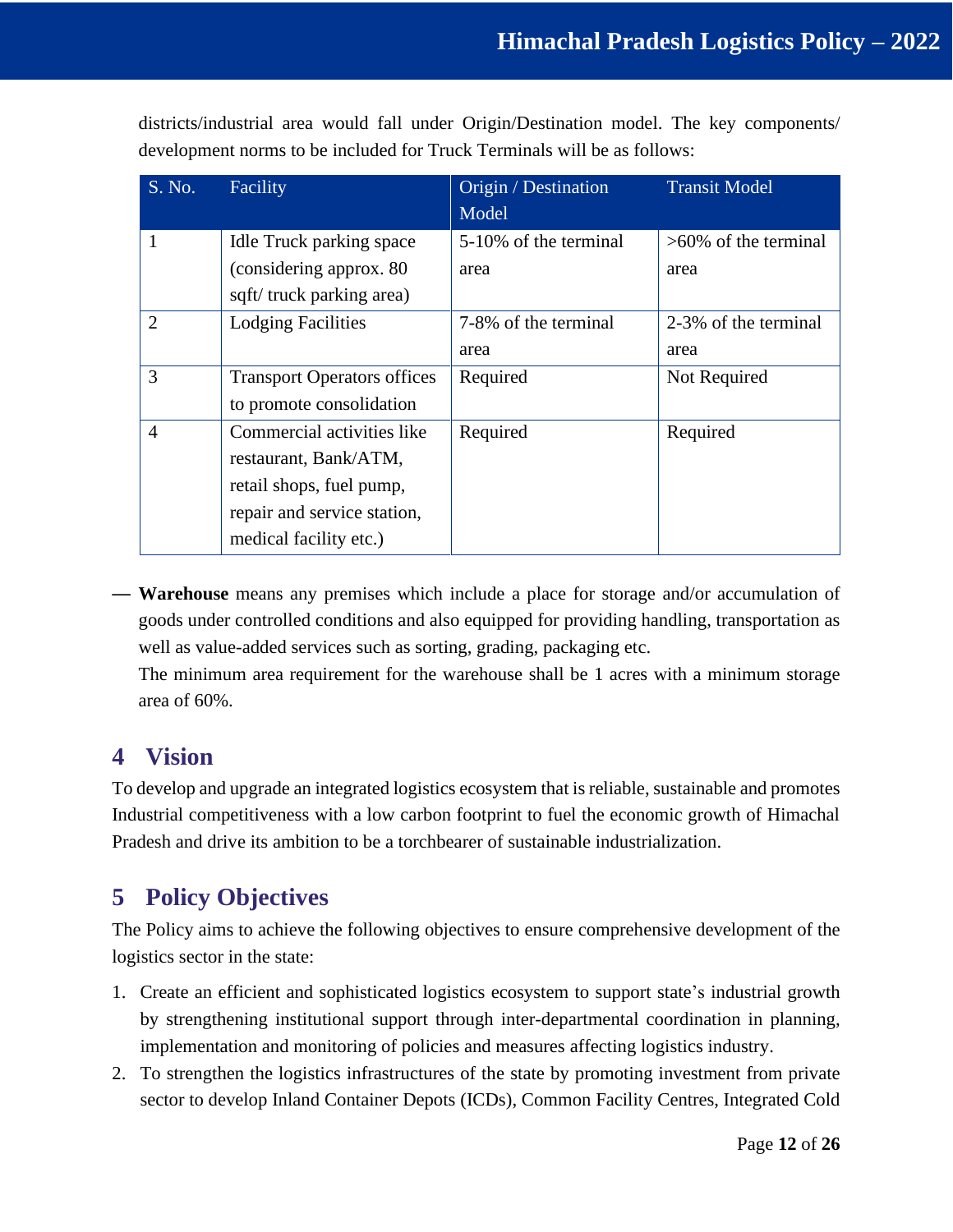Chain, Logistic Parks, Truck Terminals, Air Cargo facilities, Quality testing labs, Integrated Cold Chain etc.

- 3. To create quality and cost competitive multi-modal Logistics infrastructure to provide fully integrated value-added logistic services in the State.
- 4. Promotion and adoption of electric and other alternate environmentally friendly technologies for sustainable logistics operations.
- 5. Advocate digitization of services for end-to-end visibility and cost reduction in the complete value chain.
- 6. To enhance first and last mile connectivity to economic zones of the State in order to reduce the cost of logistics and make the products manufactured in the state more competitive in the domestic and international markets.
- 7. Capacity building of skilled workforce to meet the long-term requirement of the industry.

# <span id="page-12-0"></span>**6 Policy Tenure**

The Policy shall come into effect from the date of notification by the Government of Himachal Pradesh for a period of 5 years or till the declaration of a new or revised policy whichever is higher. This Policy would work in tandem with "**The Himachal Pradesh Industrial Investment Policy, 2019**" and "**Rules Regarding Grant of Incentives, Concessions and Facilities for Investment Promotion in Himachal Pradesh-2019**".

In case of any amendment in the policy the existing incentives committed to enterprises would not be withdrawn and would continue to remain in effect until the policy tenure.

# <span id="page-12-1"></span>**7 Implementation and Impact Assessment**

The Policy will be implemented through state specific action points identified after detailed As-Is Assessment of logistics and industrial infrastructure in the state. The precise elements will serve as the framework for a State Integrated Logistics Plan that will be assigned to various state departments and implemented in a timely manner. Further**,** sector specific logistics Cost assessment to assess the logistics cost reductions through implementation of State Logistics Policy will be made integral part of State logistics action plan. The Assessment would be a yearly review exercise to evaluate the intended impact on the logistics efficiency in the country based on measures taken by individual state governments. It would broadly assess the impact on the following aspects of the logistics ecosystem:

- Infrastructure
- Direct and Indirect logistics cost
- Service delivery
- Human resources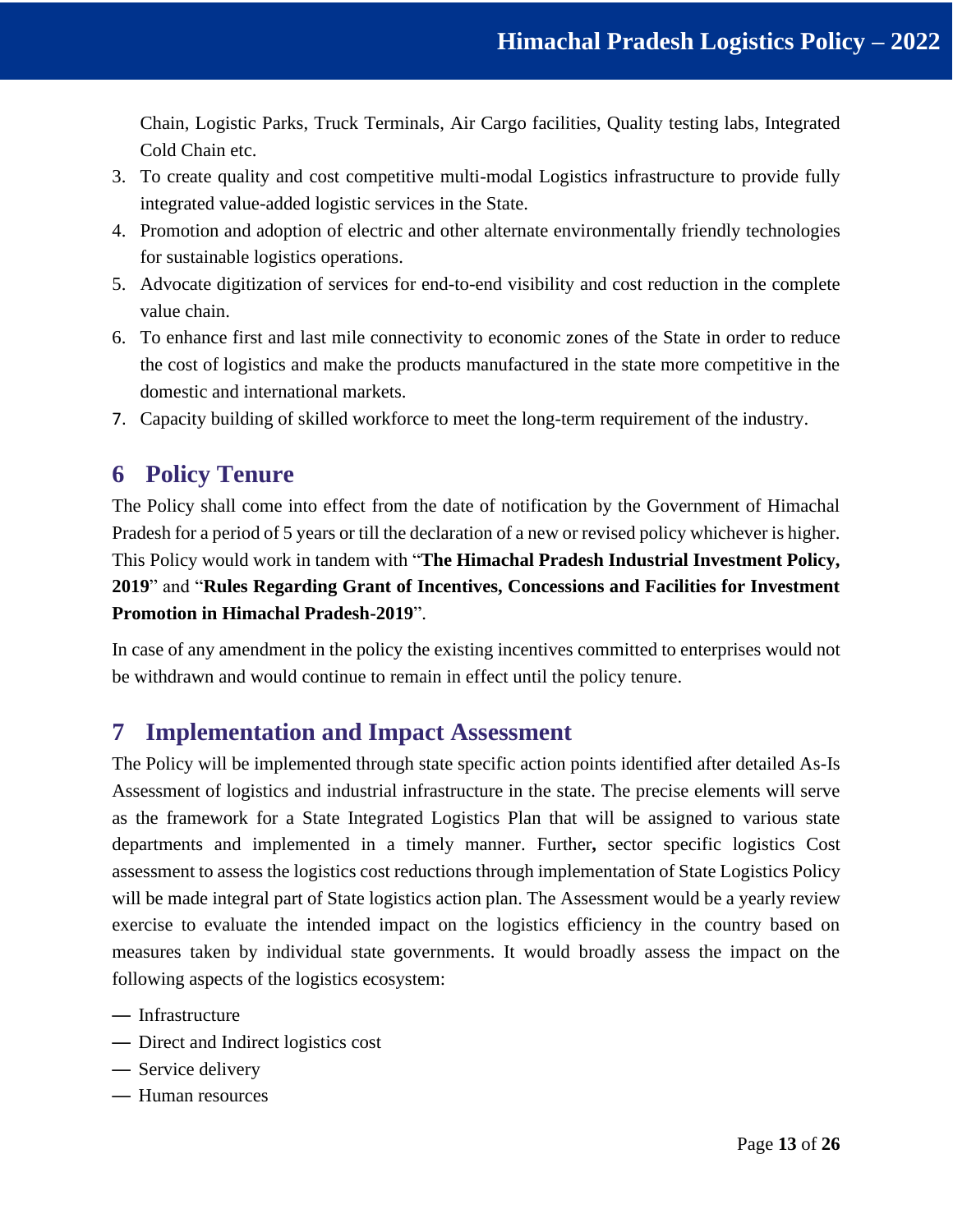# <span id="page-13-0"></span>**8 Policy Interventions**

## <span id="page-13-1"></span>**8.1 Infrastructure Support**

- To support the existing industrial corridor, the state would provide the required infrastructure assistance for the establishment of an Industrial Logistics and Warehousing Hub in the Baddi-Barotiwala-Nalagarh region.
- Himachal Pradesh currently lacks a robust network of customs ports, with only one ICD facility located in Baddi. The state government will continue to look into the possibility of establishing new ICDs and CFS's as needed, as well as assist the development of logistic parks, warehousing zones, and other similar facilities wherever feasible.
- The state would support the establishment of transportation and warehousing zones at strategic locations. The Department of Industries will identify locations outside the city limits that have natural advantages for the growth of the logistics and warehousing sector and will set up these zones by providing affordable land and other common infrastructure.
- Under the Parvatmala program of the Government of India, the State would look for possible sections to create ropeways as an alternative and cost-effective means of transportation on a PPP basis.
- A state-level City Logistics Committee (CLC) to be formed under the chairmanship of the respective district's Deputy Commissioner to design and implement city logistics development in accordance with the National Logistics Policy, allowing the state to play a key role in advising, planning, stakeholder coordination, and progress assessment, among other things.

## <span id="page-13-2"></span>**8.2 Green Logistics**

- Electric vehicles as well as vehicles that use alternative fuels such as CNG, Hydrogen, LNG, and ethanol will be encouraged to establish Himachal Pradesh as a model state for green technology adoption among hilly states.
- To assist both passenger and cargo transportation inside the state, the state would build a robust public charging station network.
- The state will create a system of evaluation, incentives, and recognition to encourage the adoption of environmentally friendly practices in the sector.
- In its endeavour to promote green logistics, the State shall set up scrappage yards on PPP mode at convenient locations to facilitate easier disposal of conventional vehicles.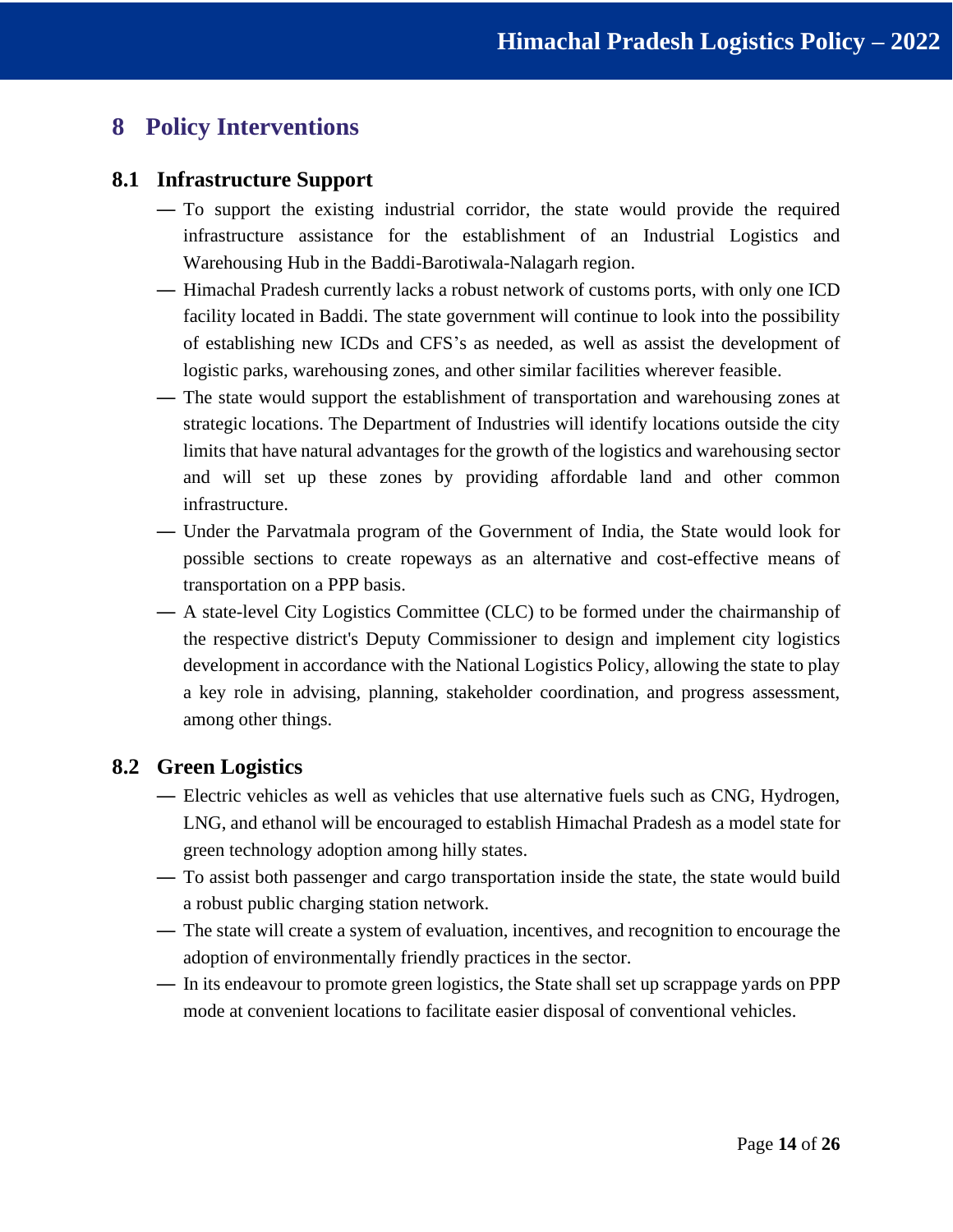## <span id="page-14-0"></span>**8.3 Skill Development**

- As part of Himachal Pradesh Kaushal Vikas Nigam programs on skill development, the state will examine multiple skilling possibilities across various skill levels and functions, as well as design courses for skilled and semi-skilled logistics functions such as drivers, loaders, warehouse staff and logistics specialists.
- With the goal of developing a mainstream logistics training system, the State would implement specific programs under Pradhan Mantri Kaushal Vikas Yojana (PMKVY), Deen Dayal Upadhyay Grameen Kaushal Vikas Yojana (DDU-GKY), State Skill Missions, and particular sector skill councils.
- The State shall encourage partnership with academic institutions and private training centres to enhance logistics skill development in younger workforce enabling the industry to employ skilled resources in the sector.
- Himachal Pradesh has always been a torch bearer of gender-inclusiveness and this shall continue with an objective of increasing the participation of women in the logistics sector by reviewing existing policies and guidelines and taking special initiatives to train women in the logistics domain.
- The State will establish programmes to train personnel in providing specialized services for handling and transporting perishable and hazardous cargo.
- The state plans to establish a driver training institute to impart the abilities essential for driving especially in Himachal's steep terrains.

## <span id="page-14-1"></span>**8.4 Technological Advancements**

- The state will promote the use of technology for the secure exchange of information and paperwork, as well as for transacting by being part of ULIP initiative of GoI.
- To accelerate digital innovation, the state will also take steps to incubate and promote the start-up ecosystem in conjunction with industry and academics. It will also take steps to encourage technology suppliers, start-ups, and others to file technical patents.
- The state would facilitate the creation of a Logistics Centre of Excellence to boost innovative logistics solutions and identify emerging technologies/practices especially for Agriculture and Horticulture products in consultation with industry and academia.

## <span id="page-14-2"></span>**8.5 Smart Enforcement**

- To improve logistics ease, the state would implement IT-enabled smart interventions such as an smart enforcement application having integrated risk management system.
- State shall aim to build Gati Shakti data centres to integrate various departments and promote a culture of self-compliance among organizations. This activity will be in line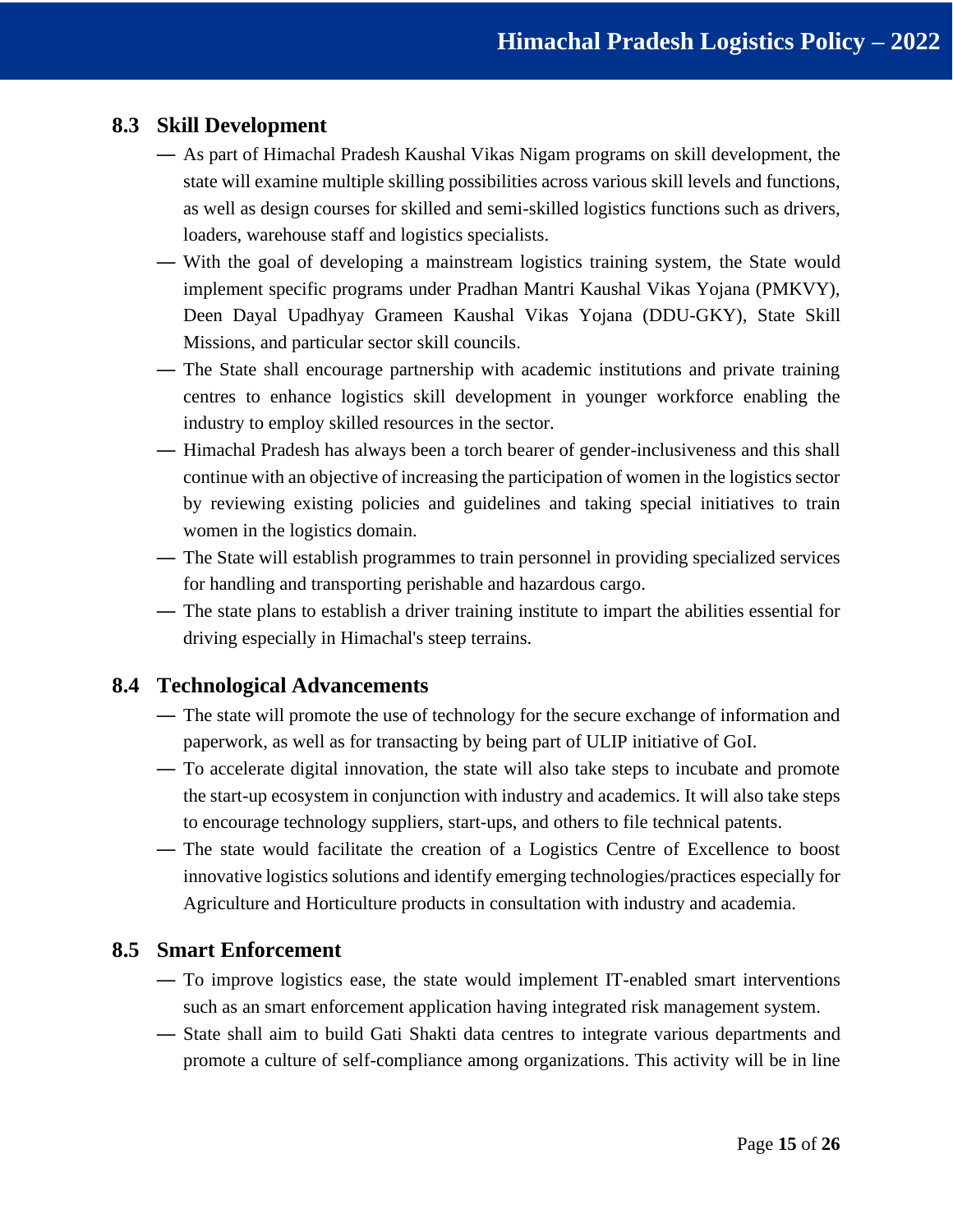with Gati Shakti NMP funding guidelines to build capabilities in the state to manage SMP activities.

- Implement Automatics Number Plate Recognition System (ANPR) to eliminate unwarranted physical checks and implement an e-Challan system across the state.
- Equip Interceptors/Flying squads with SMART wearables like body cameras with video recording capabilities for better enforcement across the state.

## <span id="page-15-0"></span>**8.6 Regulatory Support**

- For enhanced convenience and transparency, the State shall develop an approval mechanism of creating a common application form for setting up units in the logistics sector in the present single window clearance setup.
- According to the aforesaid rule, the logistics sector may be presented with a comprehensive list of services that can be notified with specified timeframes ranging from one day to sixty days for Deemed Approval.
- The State shall earmark upto 20% dedicated land for development of logistics facilities including warehouses, truck terminals etc for captive use in upcoming industrial areas in the state up to a maximum of 10 acres to aid in the holistic development of the logistics sector.
- The state has accorded the logistics industry "Infrastructure Status" to make it simpler for the sector to obtain substantial sums of money in the form of External Commercial Borrowings (ECB) with a longer term to account for the prolonged gestation period for infrastructure projects.
- Under this policy warehouses, Logistics Parks, ICDs/CFSs, MMLPs, PM GatiShakti Multi Modal Cargo Terminals, Air Freight Stations, Private Freight Terminals, Cold Chain Facilities, Processing Centres and Truck Terminals are granted "Industry" status.
- The state shall endeavour to accord the non-polluting Warehousing sub sectors "White Status" to facilitate approvals and eliminate the need for Consent to Establish / Consent to Operate.

# <span id="page-15-1"></span>**8.7 First/ Last Mile Connectivity**

- It will be the state's goal to build key logistics hubs that can handle freight from the state's higher reaches, particularly agricultural and horticulture products to support first mile connectivity. Shoghi in the Shimla district, Sauli Khad in the Mandi district, and Pandoga in the Una district are all potential locations for such logistical hubs.
- The State shall provide incentives for setting up primary processing centres to facilitate the vast Agro-industry in the state.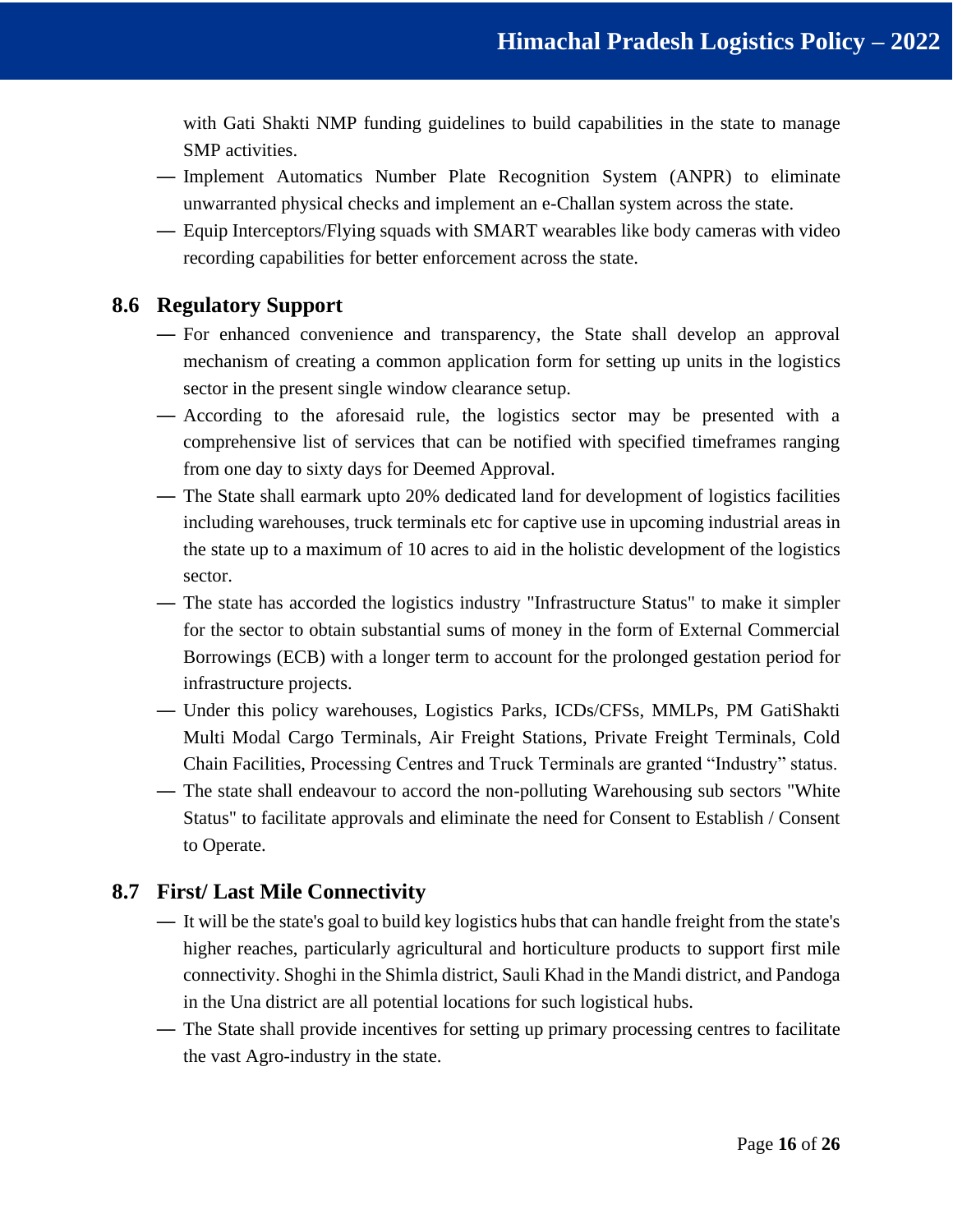# <span id="page-16-0"></span>**9 Incentives**

In the State's endeavour to create a welcoming environment for investments into the logistics sector and to attract specialized private logistics players to Himachal Pradesh, fiscal incentives being provided for eligible activities in **Himachal Pradesh Industrial Investment Policy 2019, State Mission on Food Processing** and **Energy Policy 2021** would be extended to the logistics sector.

The State shall encourage adoption of Electric Vehicles for Freight transportation and will extend all the available incentives covered under **Mukhya Mantri Swavalamban Yojana.**

# <span id="page-16-1"></span>**10 Institutional Framework**

# <span id="page-16-2"></span>**10.1 Empowered Group of Secretaries (EGoS)**

The Government of Himachal Pradesh has constituted an Empowered Group of Secretaries under the chairmanship of Chief Secretary, Himachal Pradesh for the overall development of logistics sector in the State of Himachal Pradesh and also to ensure the projects are in line with the vision of PM GatiShakti NMP. The EGoS has representatives from all major State Departments and its composition shall be as under:

| S. No. | Member                                        | Designation             |
|--------|-----------------------------------------------|-------------------------|
| 1.     | Chief Secretary, Himachal Pradesh             | Chairman                |
| 2.     | <b>Additional Chief Secretary, Forest</b>     | Member                  |
| 3.     | Additional Chief Secretary, MPP & Power, NCES | Member                  |
| 4.     | <b>Additional Chief Secretary, Industries</b> | Member                  |
| 5.     | Principal Secretary, Revenue                  | Member                  |
| 6.     | Principal Secretary, Transport                | Member                  |
| 7.     | Principal Secretary, PWD                      | Member                  |
| 8.     | Principal Secretary, Information Technology   | Member                  |
| 9.     | Principal Secretary, Urban Development        | Member                  |
| 10.    | Principal Secretary, Tourism                  | Member                  |
| 11.    | Principal Secretary, Town & Country Planning  | Member                  |
| 12.    | Secretary, Housing                            | Member                  |
| 13.    | Secretary, Jal Shakti Vibhag                  | Member                  |
| 14.    | Director of Industries                        | <b>Member Secretary</b> |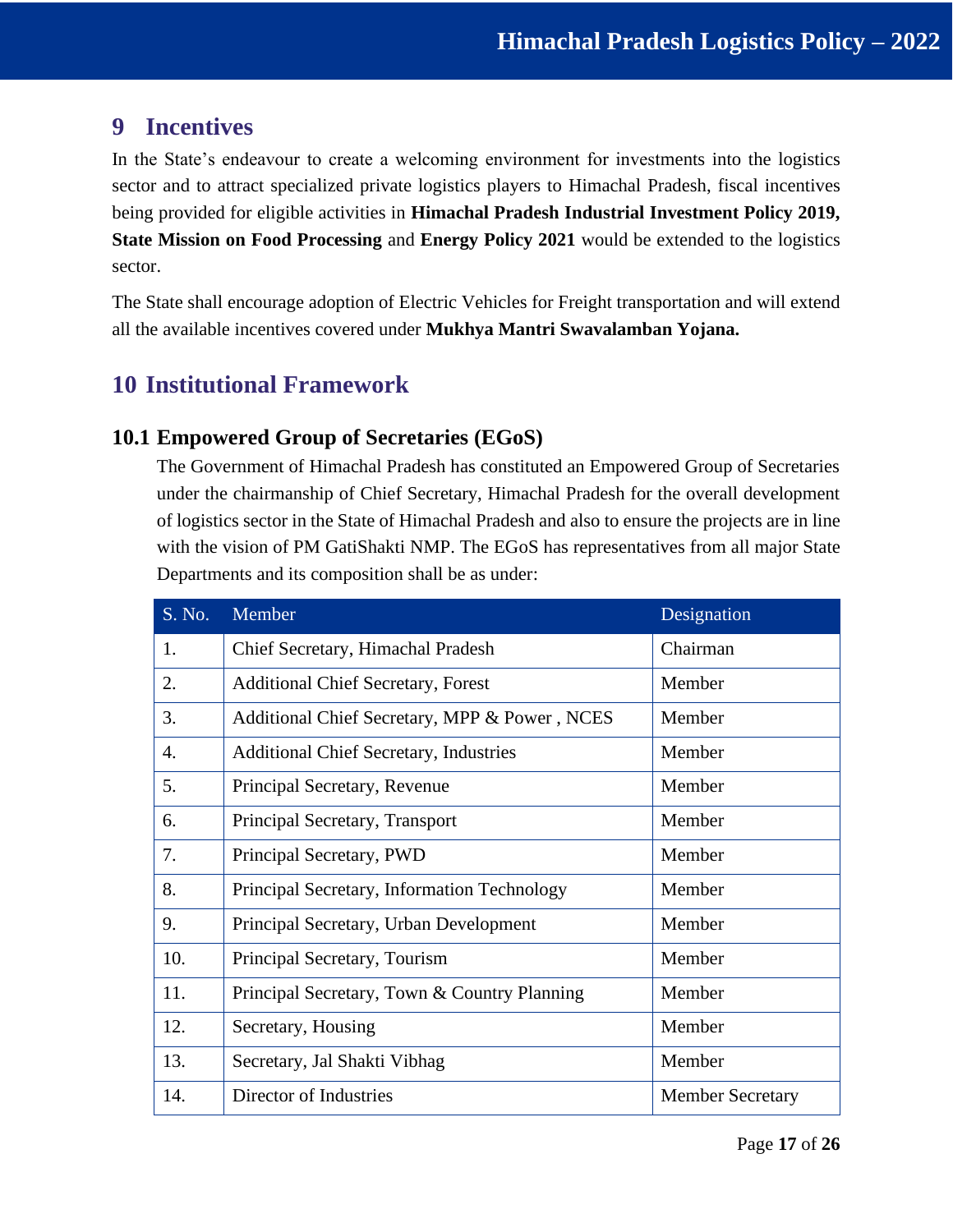## <span id="page-17-0"></span>**10.2 Terms of Reference of the Empowered Group of Secretaries**

- To give directions/order to any of the Departments concerned in the State for the implementation of Integrated State Logistics Plan and National Logistics Policy
- To discuss First mile/ last mile connectivity to National Economic Corridors and major transportation projects including major Rail, Air and Shipping/ Inland waterways terminals
- To approve the State Logistics Plan, State Logistics Policy or any other guidelines, schemes for the promotion of logistics sector in the State
- To review the various measures for enhancing Ease of Doing Business (EoDB) in the State for logistics sector
- To review the performance of departments and agencies in availing and utilisation of grants from Central Government under various schemes for infrastructure developments for logistics and resolve difficulties, if any
- The Empowered Group of Secretaries may co-opt any private/ official/ expert members as required for the overall development of logistics sector

## <span id="page-17-1"></span>**10.3 Network Planning Group**

The Government of Himachal Pradesh has also constituted a State Logistics Cell under the chairmanship of Administrative Secretary, Industries & Commerce, Himachal Pradesh for overall development of logistics sector in the State. The composition of State Logistics Cell shall be as under:

| S. No.         | Member                                             | Designation |
|----------------|----------------------------------------------------|-------------|
| 1              | Administrative Secretary, Industries               | (Chairman)  |
| $\overline{2}$ | Director, Department of Industries                 | (Convenor)  |
| 3              | Director, Department of Transport                  | (Member)    |
| $\overline{4}$ | Secretary, Department of Revenue                   | (Member)    |
| 5              | Engineer-in-Chief, PWD                             | (Member)    |
| 6              | Engineer-in-Chief, IPH                             | (Member)    |
| 7              | Managing Director, HPSEBL                          | (Member)    |
| 8              | Director, Department of Town and Country Planning  | (Member)    |
| 9              | Director, Department of Urban Development          | (Member)    |
| 10             | Member Secretary, AGiSAC                           | (Member)    |
| 11             | Director, Department of Tourism and Civil Aviation | (Member)    |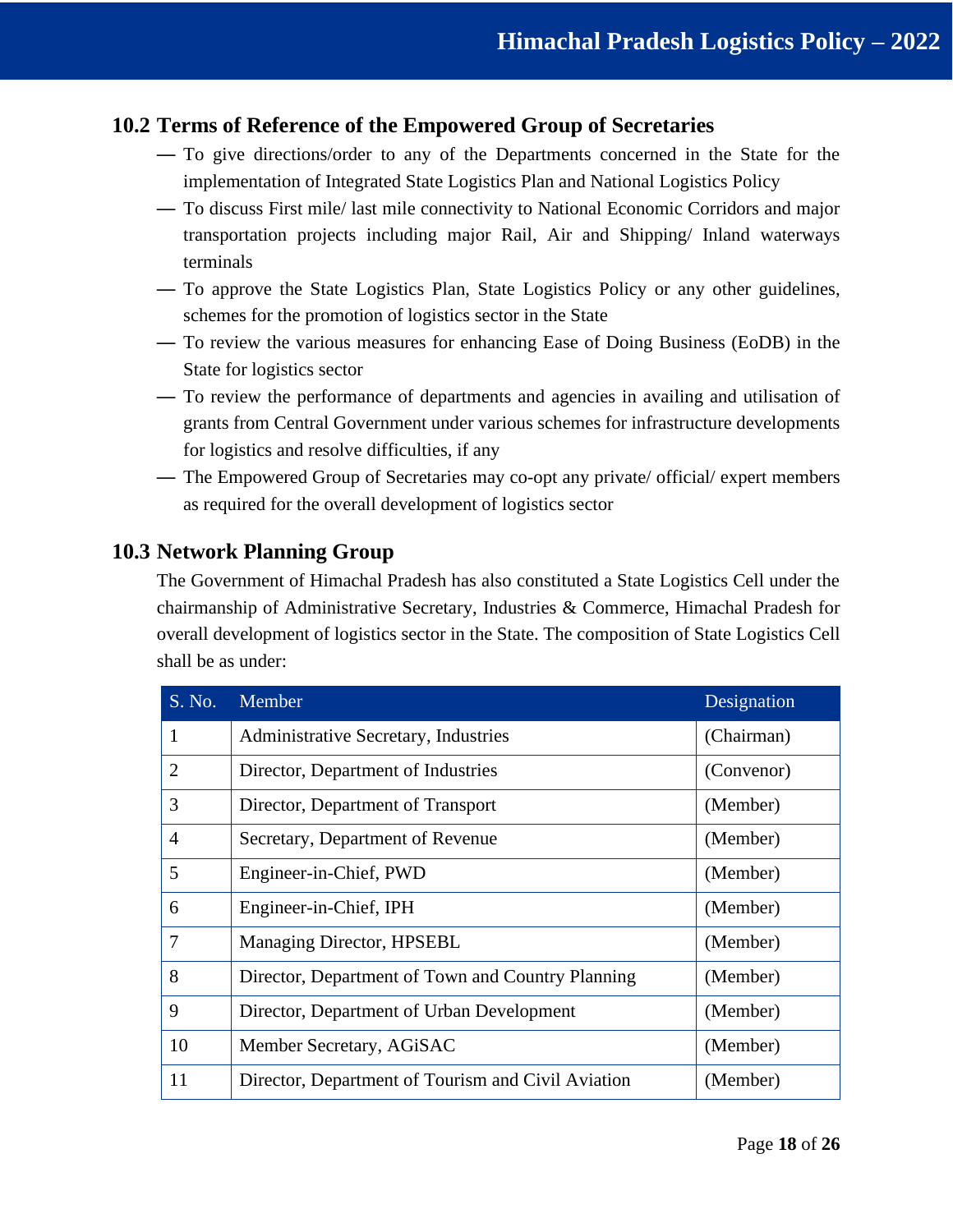| 12 | Director, Department of Rural Development     | (Member)              |
|----|-----------------------------------------------|-----------------------|
|    | Additional Director, Department of Industries | $\vert$ (Co-Convenor) |

# <span id="page-18-0"></span>**10.4 Terms of Reference of the Network Planning Group**

- To prepare integrated logistics plan and policy and suggest amendments from time to time
- To facilitate the investors in obtaining regulatory clearances from departments concerned of State and Central Government
- To coordinate with allied departments for overall development of logistics sector in the State
- To maintain data of warehouses facilities setup in the State of Himachal Pradesh
- To implement any other tasks/directions issues by Empowered Group of Secretaries for the development of integrated logistics sectors in the State of Himachal Pradesh.
- The Network Planning Group may co-opt private/official/expert members as required for the overall development of logistics sector**.**

# <span id="page-18-1"></span>**10.5 Technical Support Unit (TSU)**

The Government of Himachal Pradesh has constituted a Technical Support Unit under the chairmanship of Director of Industries, Himachal Pradesh for the overall development of logistics sector in the State of Himachal Pradesh and to ensure the projects are in line with the vision of PM GatiShakti NMP. The composition of Technical Support Unit shall be as under:

| S. No. | Member                                                          | Designation     |
|--------|-----------------------------------------------------------------|-----------------|
| 1.     | Director, Department of Industries                              | Chairman        |
| 2.     | Additional Director, Department of Industries                   | Convener        |
| 3.     | Additional Director, Department of Transport                    | Member          |
| 4.     | Joint Secretary, Department of Revenue                          | Member          |
| 5.     | Chief Engineer, HQ, PWD                                         | Member          |
| 6.     | Chief Engineer, HQ, Jal Shakti Vibhag                           | Member          |
| 7.     | Chief Engineer (System and Planning), HPSEBL                    | Member          |
| 8.     | Additional Director, Department of Town and Country<br>Planning | Member          |
| 9.     | Additional Director, Department of Urban Development            | Member          |
| 10.    | Joint Member Secretary, AGiSAC                                  | $Co - Convener$ |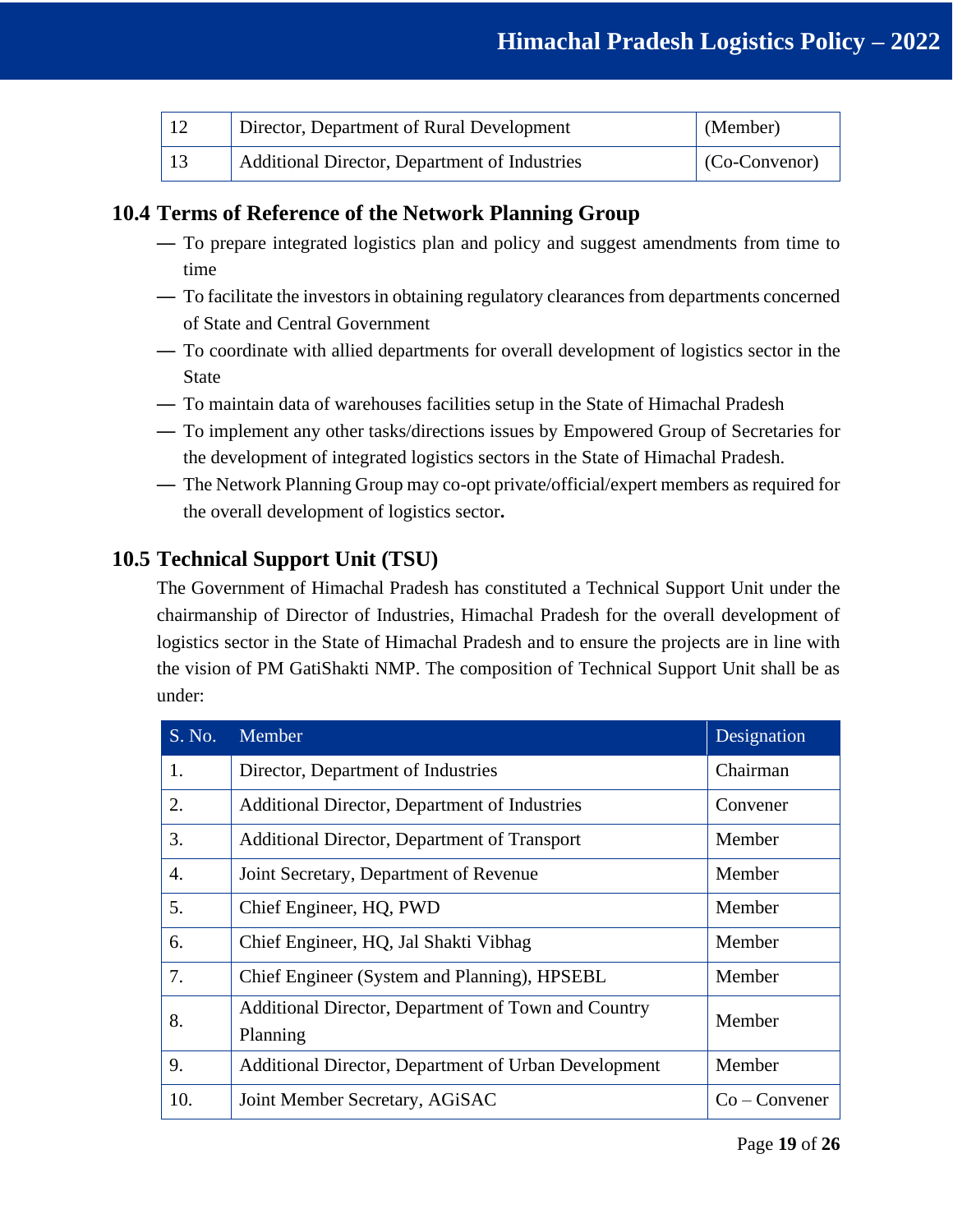| S. No. | <b>Member</b>                                             | Designation |
|--------|-----------------------------------------------------------|-------------|
| 11.    | Deputy Director, Department of Tourism and Civil Aviation | Member      |
|        | Additional Director, Department of Rural Department       | Member      |

# <span id="page-19-0"></span>**10.6 Terms of Reference of the Technical Support Unit**

- To assist in data gathering and guidance to departments.
- To support departments in preparing DPRs with the help of designated consultant.
- Validation of DPRs as proposed by the concerned departments.
- To schedule regular follow ups to review progress.
- To resolve issues raised by the line departments if any.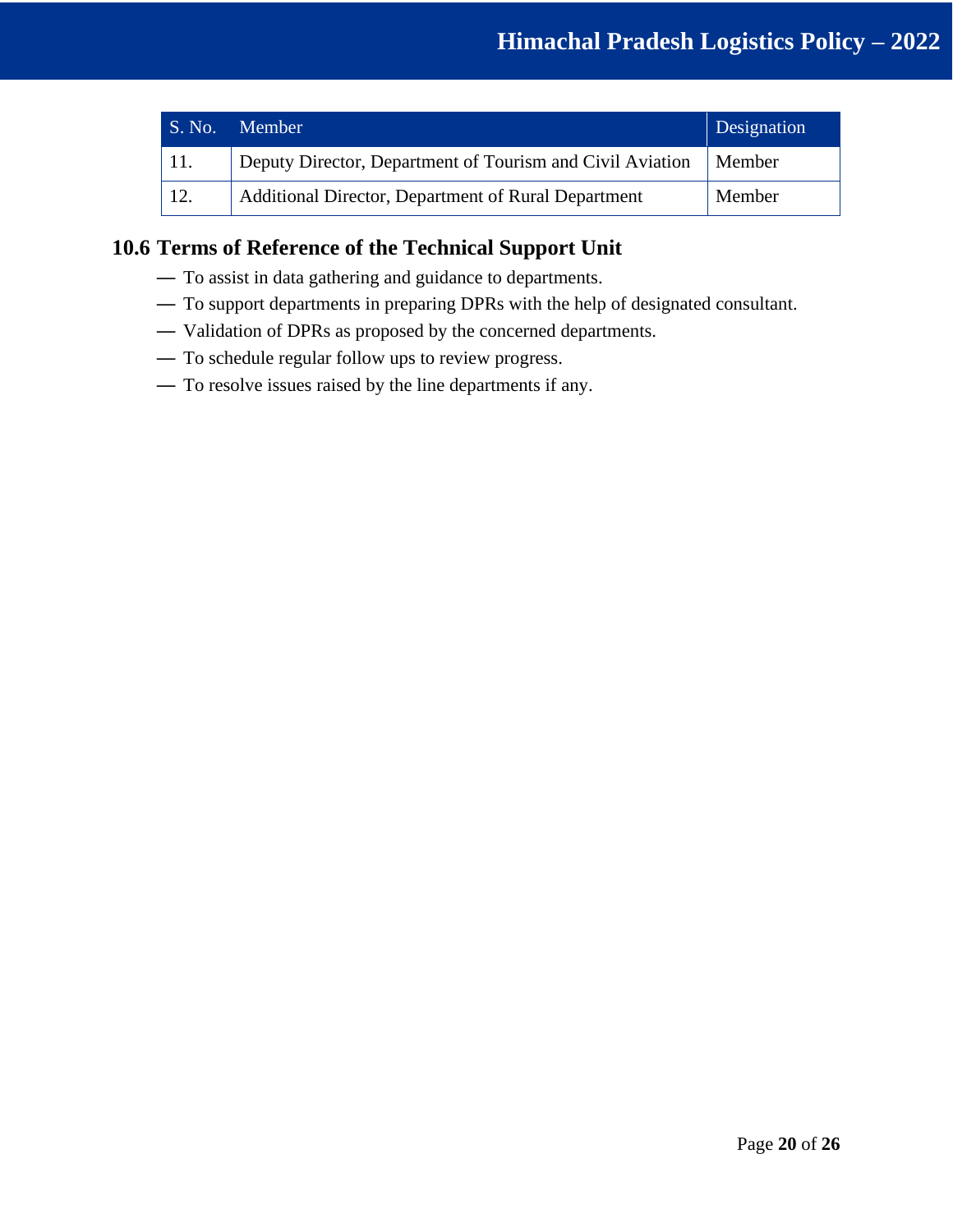<span id="page-20-0"></span>

|                   | Annexure I: Categorization of the State for Disbursement of |  |  |  |
|-------------------|-------------------------------------------------------------|--|--|--|
| <b>Incentives</b> |                                                             |  |  |  |

| S.             | <b>District</b>   | Category "A" Areas                | Category 'B' Areas                                                                                                                                                                                                                                                           | Category 'C' Area                                                                                         |
|----------------|-------------------|-----------------------------------|------------------------------------------------------------------------------------------------------------------------------------------------------------------------------------------------------------------------------------------------------------------------------|-----------------------------------------------------------------------------------------------------------|
| No.            |                   | (excludes Backward<br>Panchayats) | (Entire area under the<br>following Development Development Blocks<br>Blocks including left out mentioned under this<br>areas of the<br><b>Development Blocks</b><br>indicated under Category located in 'A' and 'B'<br>'A' Areas and excludes<br>any Backward<br>Panchayat) | (Includes all Tribal Areas,<br>category and includes all<br><b>Backward Panchayats</b><br>Category Areas) |
| 1              | Bilaspur          |                                   | Bilaspur Sadar,                                                                                                                                                                                                                                                              |                                                                                                           |
|                |                   |                                   | Ghumarwin, Jhandutta,                                                                                                                                                                                                                                                        |                                                                                                           |
|                |                   |                                   | Shri Naina Devi Ji                                                                                                                                                                                                                                                           |                                                                                                           |
| 2              | Chamba            |                                   | Bhattiyat, Chamba                                                                                                                                                                                                                                                            | Bharmaur, Pangi, Tissa,                                                                                   |
|                |                   |                                   |                                                                                                                                                                                                                                                                              | Salooni, Mehla                                                                                            |
| 3              | Hamirpur          |                                   | Hamirpur, Bijhari,<br>Nadaun, Bhoranj,<br>Sujanpur-Tihra, Bamsan                                                                                                                                                                                                             |                                                                                                           |
| 4              | Kangra            |                                   | Kangra, Rait, Nagrota<br>Bagwan, Panchrukhi,<br>Fatehpur, Lamba Gaon,<br>Baijnath, Nagrota Surian,<br>Dehra, Bhawarna,<br>Paragpur, Indora,<br>Nurpur, Sulah,<br>Dharamshala                                                                                                 |                                                                                                           |
| 5              | Kinnaur           |                                   |                                                                                                                                                                                                                                                                              | Kalpa, Pooh, Nichar                                                                                       |
| $\overline{6}$ | Kullu             |                                   | Kullu, Naggar-Katrain                                                                                                                                                                                                                                                        | Anni, Nirmand, Banjar                                                                                     |
| 7              | Lahaul &<br>Spiti |                                   |                                                                                                                                                                                                                                                                              | Lahaul (Keylong), Spiti<br>(Kaza)                                                                         |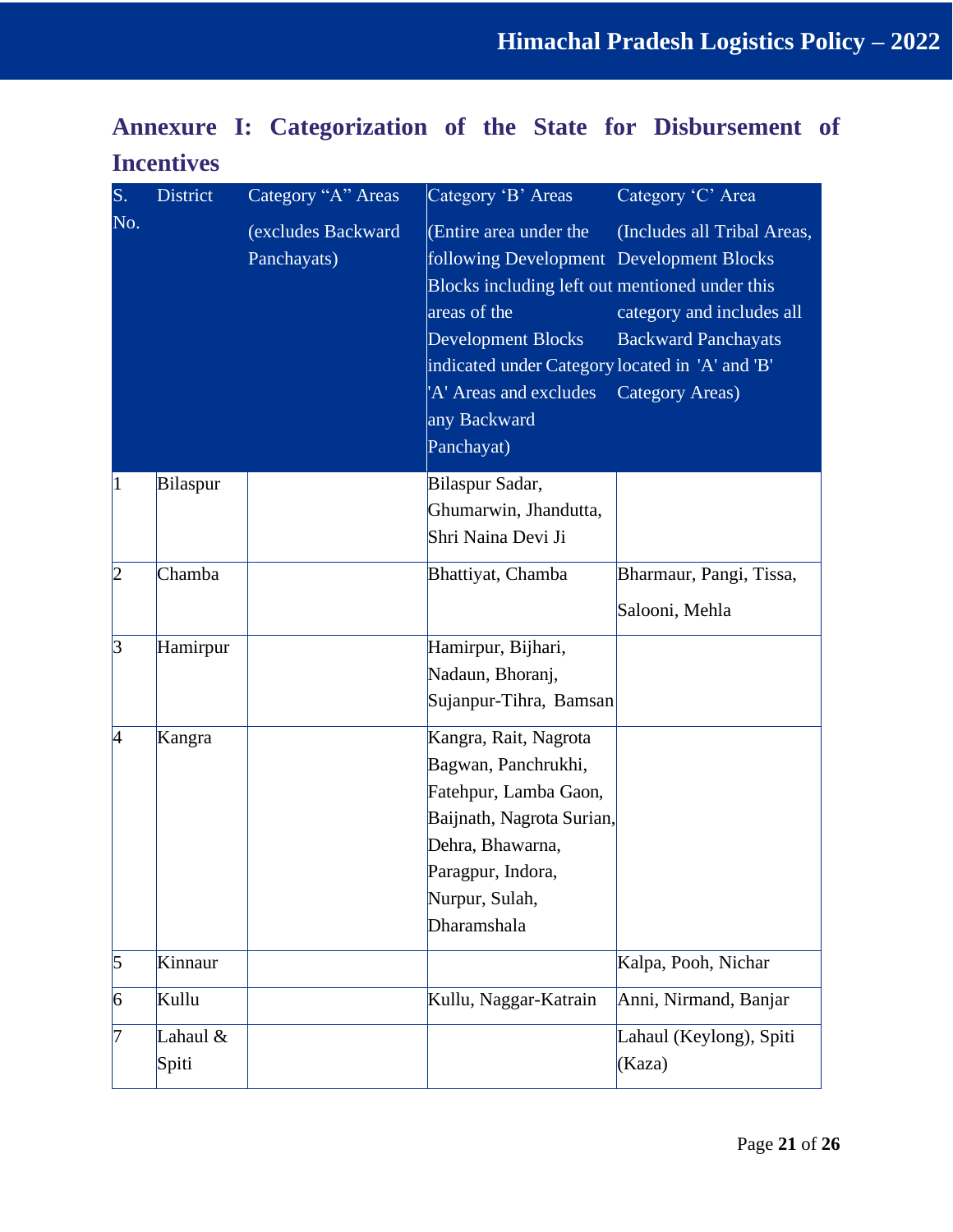| S.                      | <b>District</b> | Category "A" Areas                                                                                                                                                                                                                                                                                                                 | Category 'B' Areas                                                                                                                                                                                                                                                           | Category 'C' Area                                                                                                |
|-------------------------|-----------------|------------------------------------------------------------------------------------------------------------------------------------------------------------------------------------------------------------------------------------------------------------------------------------------------------------------------------------|------------------------------------------------------------------------------------------------------------------------------------------------------------------------------------------------------------------------------------------------------------------------------|------------------------------------------------------------------------------------------------------------------|
| $\overline{\text{No}}.$ |                 | (excludes Backward<br>Panchayats)                                                                                                                                                                                                                                                                                                  | (Entire area under the<br>following Development Development Blocks<br>Blocks including left out mentioned under this<br>areas of the<br><b>Development Blocks</b><br>indicated under Category located in 'A' and 'B'<br>'A' Areas and excludes<br>any Backward<br>Panchayat) | (Includes all Tribal Areas,<br>category and includes all<br><b>Backward Panchayats</b><br><b>Category Areas)</b> |
| $\overline{8}$          | Mandi           |                                                                                                                                                                                                                                                                                                                                    | Mandi Sadar,<br>Sundernagar, Balh,<br>Gopalpur, Darang,<br>Chauntra, Dharampur,<br>Bali Chowki, Dhanotu,<br>Nihri, Churag                                                                                                                                                    | Seraj, Karsog, Gohar                                                                                             |
| 9                       | Shimla          |                                                                                                                                                                                                                                                                                                                                    | Theog, Mashobra,<br>Jubbal, Basantpur<br>Narkanda, Totu, Kupvi,<br>Kotkhai                                                                                                                                                                                                   | Rohru, Chopal, Chhohara,<br>Rampur, Nankhar                                                                      |
| 10                      | Sirmaur         | All areas included<br>1<br>in Kanungo circles<br>of Majra and Paonta excluding Areas<br>Sahib including<br><b>Industrial Area</b><br>Paonta Sahib in<br>Sahib<br>Paonta<br>Development Block<br>All areas included<br>in Kanungo circles<br>of Nahan including<br><b>Industrial Area</b><br>Kala Amb in Nahan<br>Development Block | Rajgarh, Tilordhar, All<br>Left out Areas (i.e.<br>indicated in Category 'A'<br>list) of Paonta Sahib,<br>and Nahan Development<br><b>Blocks</b>                                                                                                                             | Pacchad, Sangrah Shillai                                                                                         |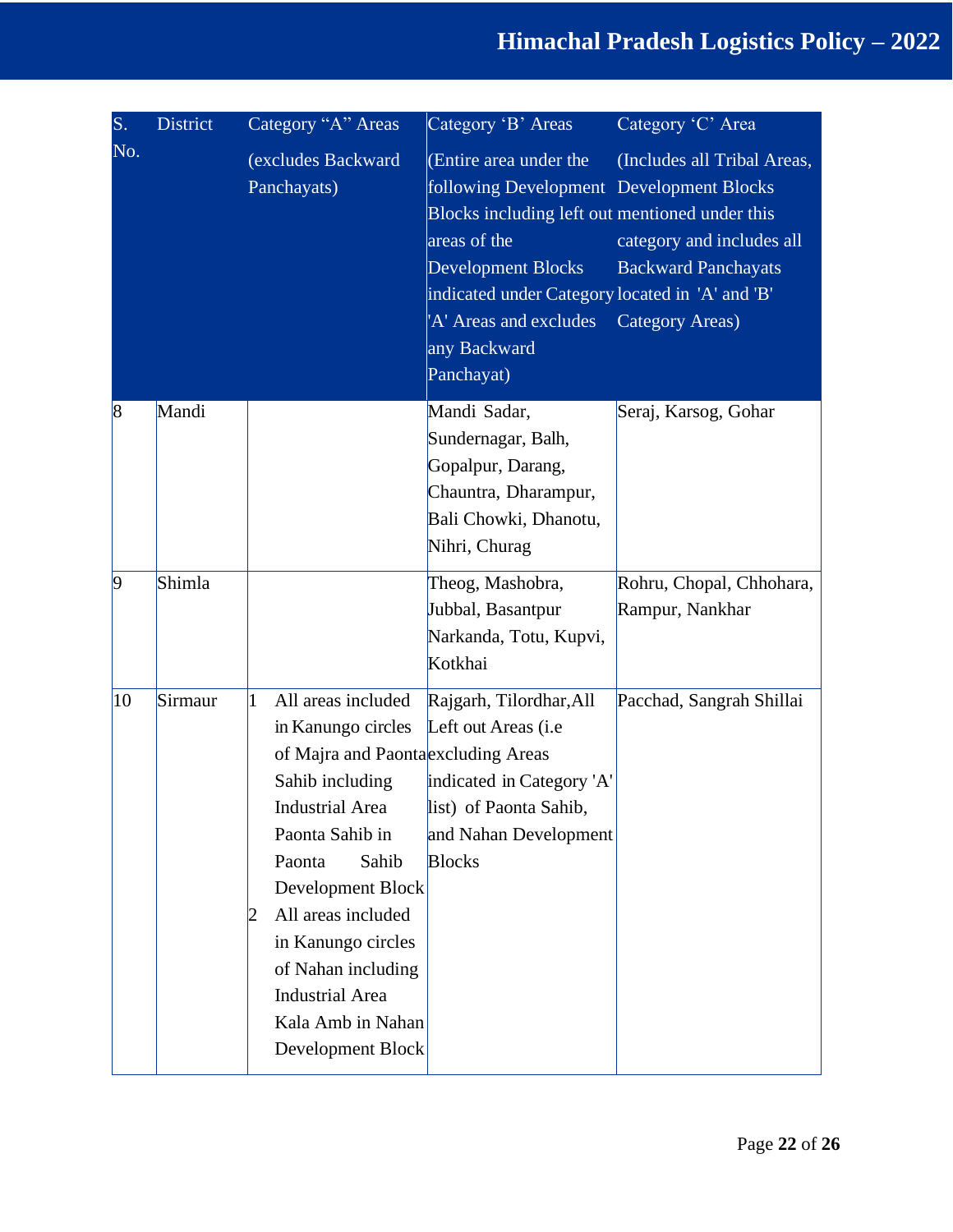| S.  | <b>District</b> | Category "A" Areas                                                                                                                                                                                                                                                                                            | Category 'B' Areas                                                                                                                                                                                                                                                                            | Category 'C' Area                                                                      |
|-----|-----------------|---------------------------------------------------------------------------------------------------------------------------------------------------------------------------------------------------------------------------------------------------------------------------------------------------------------|-----------------------------------------------------------------------------------------------------------------------------------------------------------------------------------------------------------------------------------------------------------------------------------------------|----------------------------------------------------------------------------------------|
| No. |                 | (excludes Backward<br>Panchayats)                                                                                                                                                                                                                                                                             | (Entire area under the<br>following Development Development Blocks<br>Blocks including left out mentioned under this<br>areas of the<br><b>Development Blocks</b><br>indicated under Category located in 'A' and 'B'<br>'A' Areas and excludes  Category Areas)<br>any Backward<br>Panchayat) | (Includes all Tribal Areas,<br>category and includes all<br><b>Backward Panchayats</b> |
| 11  | Solan           | All Areas included<br>1<br>in kanungo circles<br>of Kasauli<br>including Industrial<br>Area Parwanoo in<br>Dharampur<br>Development Block<br>All Areas included<br>2<br>in kanungo circles<br>of Nalagarh and<br>Doon, including<br>Industrial Area/s<br>Baddi, Barotiwala,<br>EPIP etc. in<br>Nalagarh Block | Kandaghat, Kunihar,<br>Solan                                                                                                                                                                                                                                                                  |                                                                                        |
| 12  | Una             |                                                                                                                                                                                                                                                                                                               | Amb, Gagret, Bangana,<br>Una, Haroli,                                                                                                                                                                                                                                                         |                                                                                        |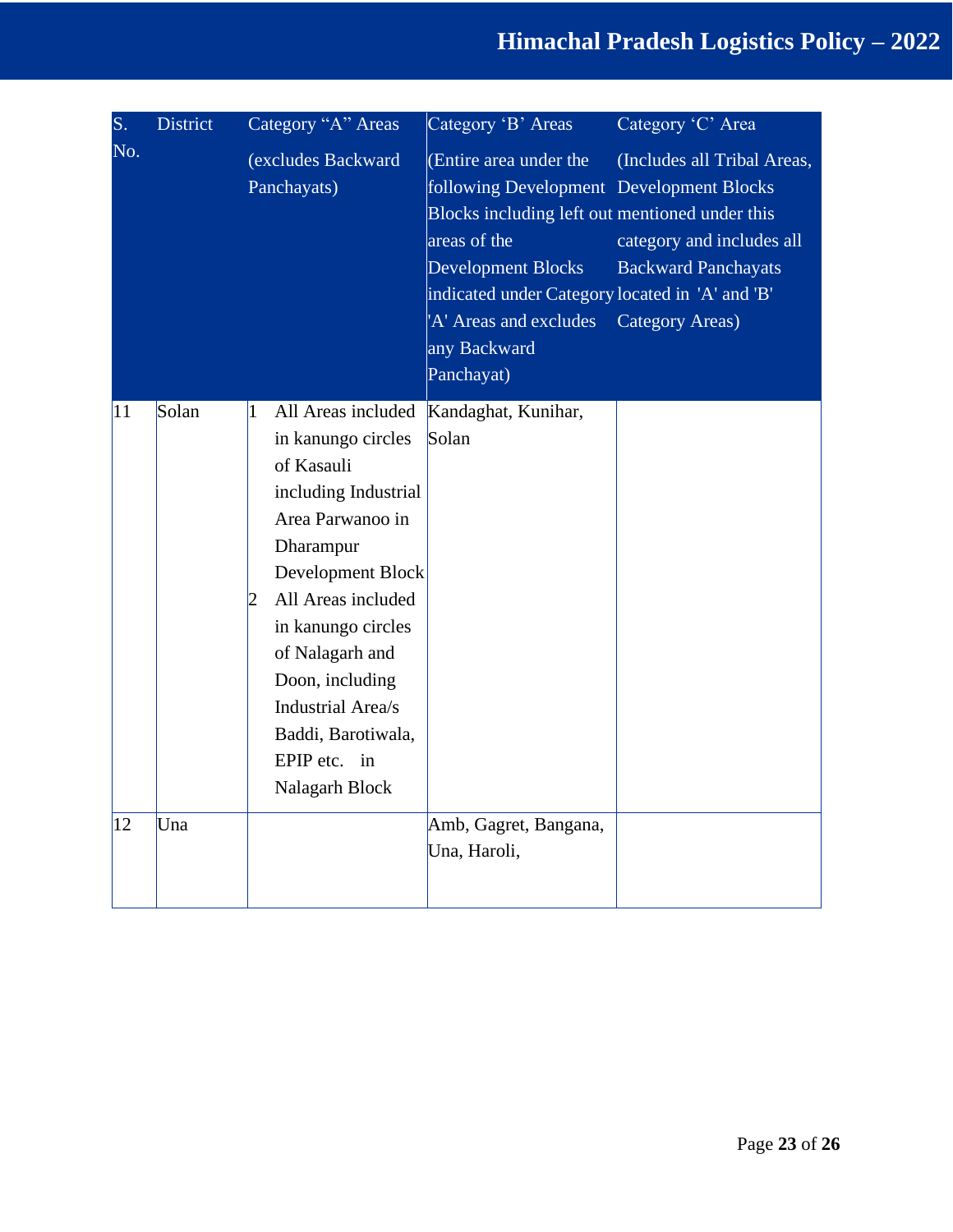# <span id="page-23-0"></span>**Annexure II: Eligibility for incentives under State Mission on Food Processing**

**1. Scheme of Cold Chain, Value Addition and Preservation Infrastructure (for nonhorticultural products) under SMFP**

### **Eligible Sectors:**

Following sectors may be covered under the scheme:

- Dairy-All milk and milk products, etc.
- Meat- All meat and meat products etc.
- Aquaculture and marine products like Prawns, Seafood, Fish, and their processed products etc.
- Any other non-horticultural food products requiring integrated cold chain.

### **Eligible Organizations:**

Integrated cold chain and preservation infrastructure may be set up by individuals or groups of entrepreneurs interested in supply chain management, organizations such as Govt. /PSUs/Joint Ventures/ NGOs/Cooperatives/ SHG's/private Sector Companies and Corporations etc.

#### **Pattern of Assistance:**

#### — **Grant-in-aid**

Grant-in-aid @ 50% of the bank appraised project cost or 50% of actual investment on building, Plant & Machinery whichever is less subject to a maximum of INR 5 Cr. per project. The cost of land and pre-operative expenses and any component other than cost of building and plant & machinery will not be eligible for the purpose of calculation of grantin-aid.

#### — **Interest subsidy**

The interest subvention will be for a period of 7 years from the date of completion of the project and commencement of commercial production as certified by concerned GM, DIC/MS,SWCA. Every year the interest subsidy @ 7% will be paid to the Bank/FI directly against the term loan sanctioned and availed by it, subject to a maximum of INR 25.00 lakhs per year.

#### — **Renewable Energy based pilot cold chain projects**

Grant in aid @ 90% of the bank appraised cost including the cost towards setting up of the solar power plant, subject to a maximum of INR 5 cores. There will be no component of interest subsidy.

**2. Implementation of setting up of Primary Processing Centers /Collection Centers in the rural areas under State Mission on Food Processing**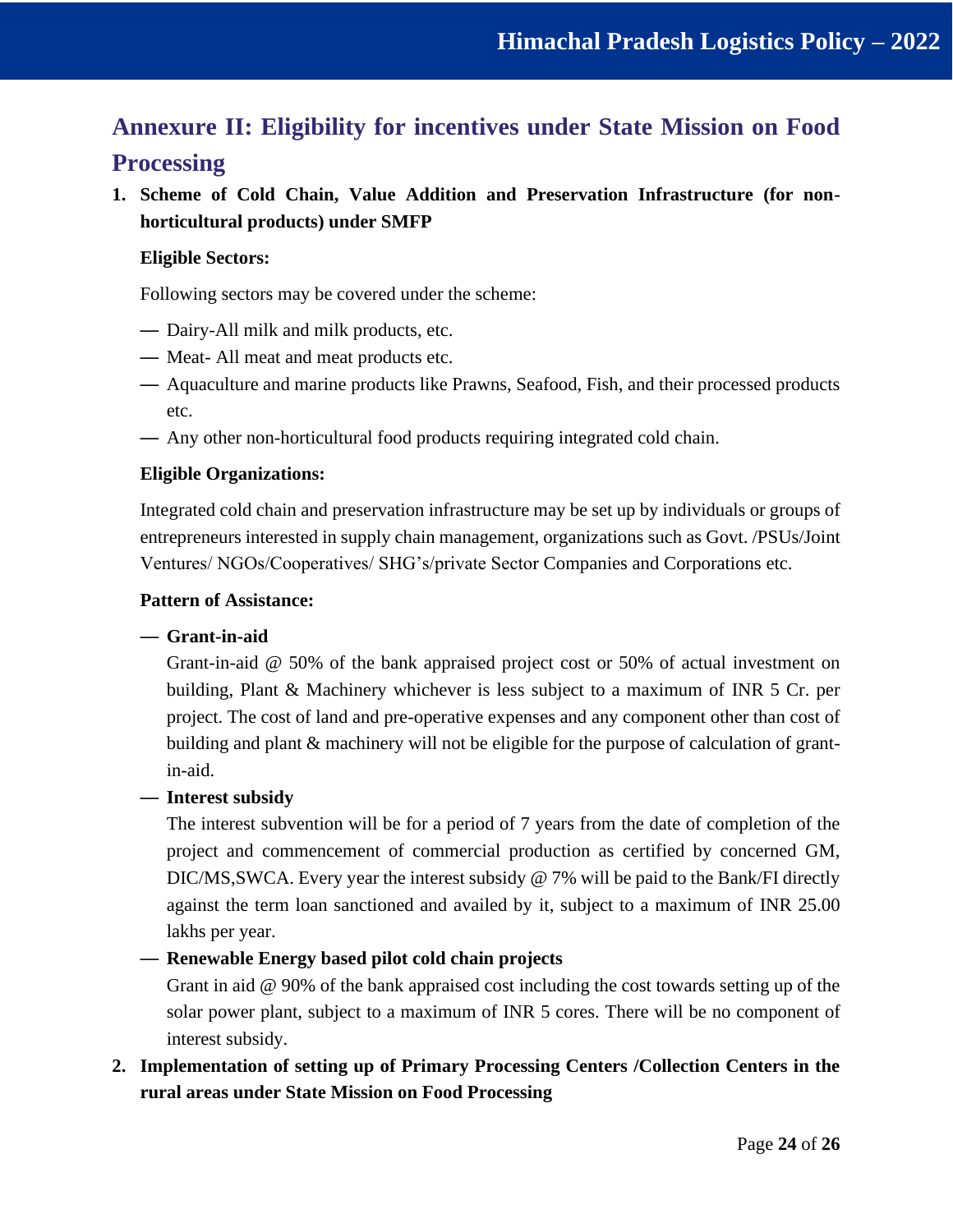## **Eligibility Sectors**

The Scheme is applicable to both horticulture and non-horticulture produce such as fruits, vegetables, grains & pulses, dairy products, meat , poultry and fish etc.

### **Eligible Organizations**

The individual entrepreneurs/ farmers, group of entrepreneur/ farmers, associations, cooperative societies, self-help groups, non-government organizations are eligible for assistance under the scheme for developing the above facilities.

#### **Pattern of Assistance**

Maximum of amount of grant-in-aid admissible under the scheme is INR 2.50 Cr. as per details given below:

- Grant-in-aid for PPC/CC will be provided @ 75% of the eligible project cost
- Cost of land, preoperative expenses, margin money for working capital and contingency, non-technical civil works and plants & machinery not directly related to the PPC/CC will not be eligible for calculating eligible product cost.

#### **3. Scheme of Reefer Vehicles Under SMPF**

#### **Eligible Organizations**

The assistance will be available to the individual entrepreneurs, partnership firms, registered societies, co-operatives, NGOs, SHGs, Companies and Corporations etc.

#### **Pattern of Assistance**

Refer Vehicles/ Mobile Pre-Cooling vans: Credit linked back ended grants in aid @ 50% of the cost of New Reefer Vehicle(s) / Mobile pre-cooling van(s) upto a maximum of INR 50.00 lakh. The reefer unit and refer cabinet permanently mounted on the vehicle are eligible.